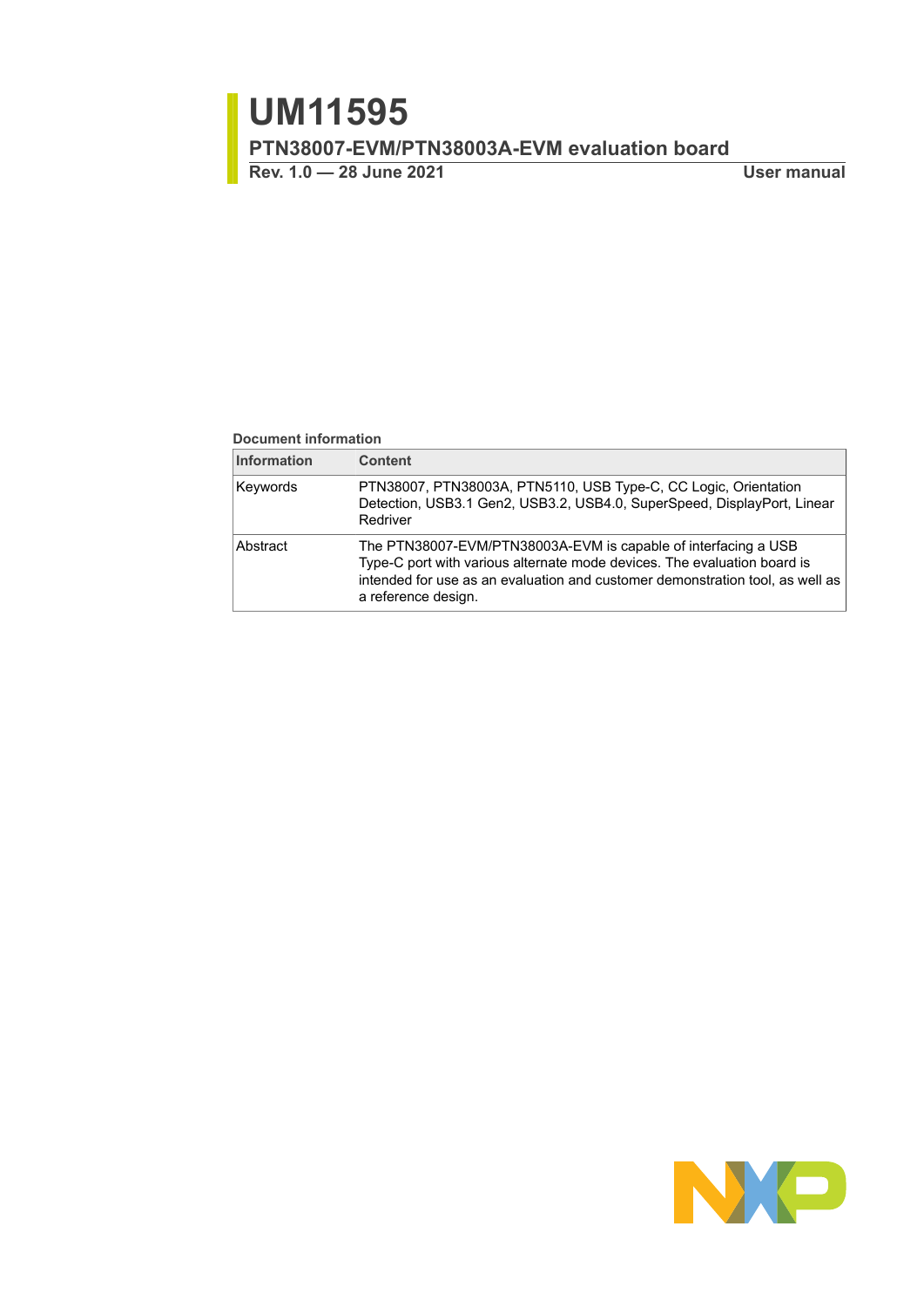**Revision history**

| Rev        | <b>Date</b>   | …ו∪ו…<br>- - - -        |
|------------|---------------|-------------------------|
| l v 1<br>. | 210628<br>202 | .<br>Initial<br>version |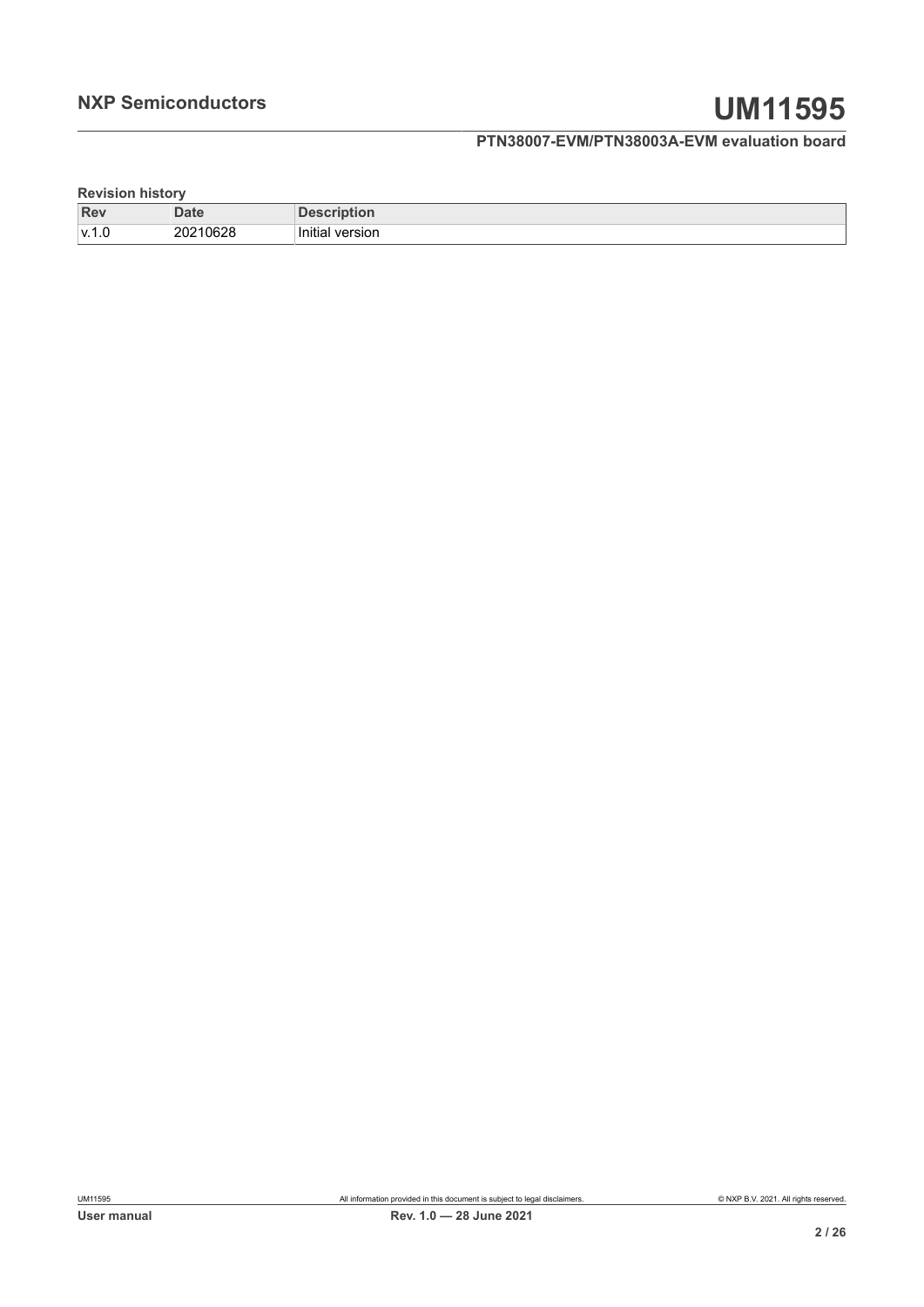# **Important notice**

NXP provides the enclosed product(s) under the following conditions:

This evaluation kit is intended for use of ENGINEERING DEVELOPMENT OR EVALUATION PURPOSES ONLY. It is provided as a sample IC pre-soldered to a printed circuit board to make it easier to access inputs, outputs, and supply terminals. This evaluation board may be used with any development system or other source of I/O signals by simply connecting it to the host MCU or computer board via off-theshelf cables. This evaluation board is not a Reference Design and is not intended to represent a final design recommendation for any particular application. Final device in an application will be heavily dependent on proper printed circuit board layout and heat sinking design as well as attention to supply filtering, transient suppression, and I/O signal quality.

The goods provided may not be complete in terms of required design, marketing, and or manufacturing related protective considerations, including product safety measures typically found in the end product incorporating the goods. Due to the open construction of the product, it is the user's responsibility to take any and all appropriate precautions with regard to electrostatic discharge. In order to minimize risks associated with the customers applications, adequate design and operating safeguards must be provided by the customer to minimize inherent or procedural hazards. For any safety concerns, contact NXP sales and technical support services.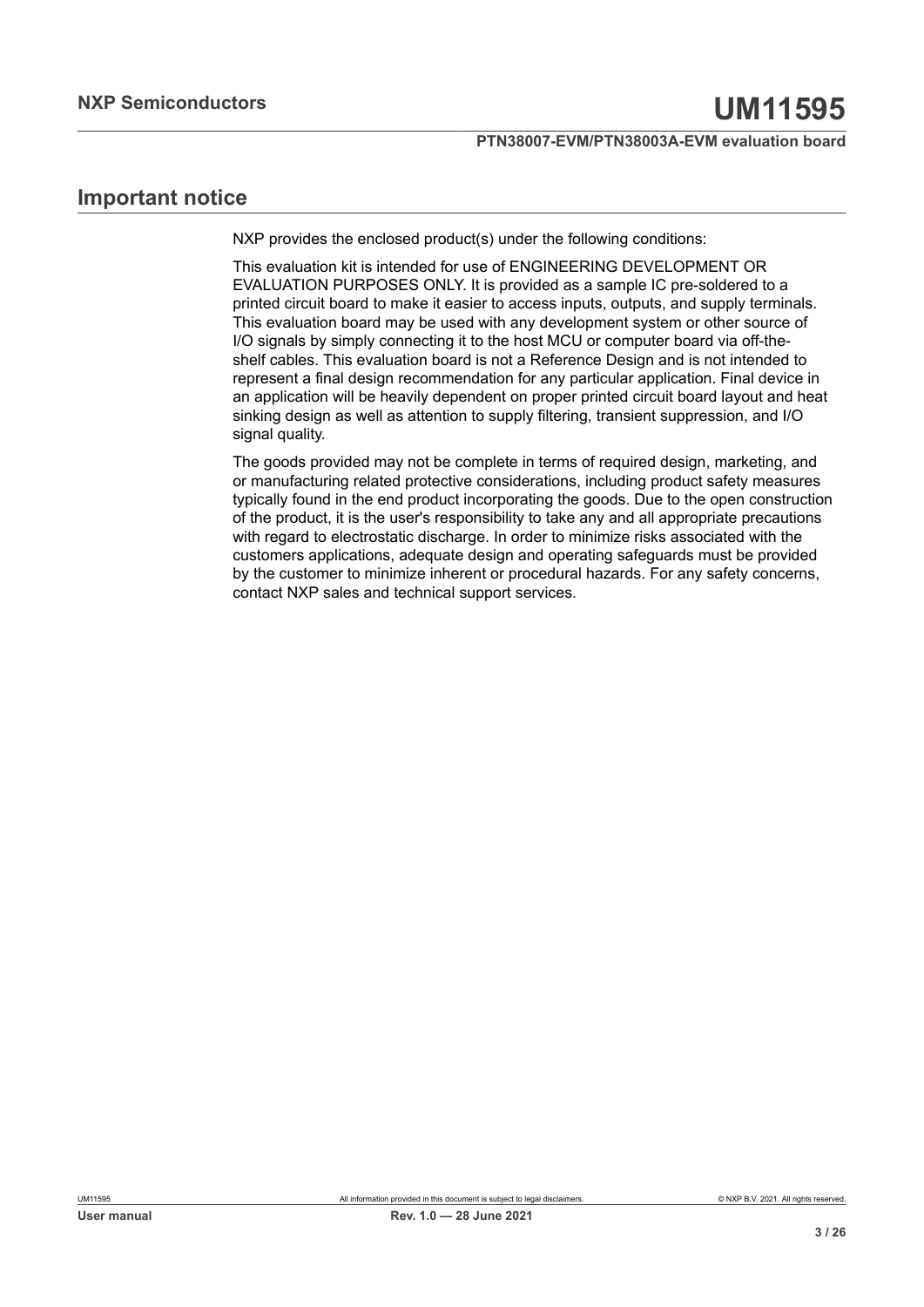# <span id="page-3-0"></span>**1 Introduction**

PTN38007 and PTN38003A (PTN38007/3A) are a Type-C USB3.2/ DP1.4 combo redriver optimized for USB3 and DisplayPort applications on either the Downstream Facing Port (DFP) or Upstream Facing Port (UFP) by following the four high-speed differential data flow to extend the signal reach.

This document explains in detail how to connect the PTN38007/3A-EVM evaluation board in a system using external PD controller in a stand-alone mode, and how to configure the on-board multiplexers for each operation mode. The document also illustrates the LPCUSBSIO module operation and configuration with the PTN38007/3A-EVM evaluation board.

# <span id="page-3-1"></span>**2 Finding kit resources and information on the NXP web site**

NXP Semiconductors provides online resources for this evaluation board and its supported device(s) on<http://www.nxp.com>.

The information page for PTN38007-EVM evaluation board is at [http://www.nxp.com/](http://www.nxp.com/PTN38007-EVM) [PTN38007-EVM,](http://www.nxp.com/PTN38007-EVM) and the information page for PTN38003A-EVM evaluation board is at [http://www.nxp.com/PTN38003A-EVM.](http://www.nxp.com/PTN38003A-EVM) The information page provides overview information, documentation, software and tools, parametrics, ordering information and a **Getting Started** tab. The **Getting Started** tab provides quick-reference information applicable to using the PTN38007/3A-EVM evaluation board, including the downloadable assets referenced in this document.

#### <span id="page-3-2"></span>**2.1 Collaborate in the NXP community**

The NXP community is for sharing ideas and tips, ask and answer technical questions, and receive input on just about any embedded design topic.

The NXP community is at [http://community.nxp.com.](http://community.nxp.com)

# <span id="page-3-3"></span>**3 Getting ready**

<span id="page-3-4"></span>Working with the PTN38007/3A-EVM evaluation board requires the kit contents, additional hardware and a Windows PC workstation with installed software.

#### **3.1 Kit contents**

- **•** Assembled and tested evaluation board in an anti-static bag
- <span id="page-3-5"></span>**•** Quick Start Guide

#### **3.2 Additional hardware**

In addition to the kit contents, the following hardware is necessary or beneficial when working with this kit.

- **•** One PC/Notebook with USB-C supporting USB3.2 Gen1/2, DisplayPort, Thunderbolt 3 (PTN38007 only), or USB4 (PTN38007 only). A USB-A connector is also needed to configure EVM via micro-USB cable
- **•** Corresponding device for evaluation: USB3.2 Gen1/2, DisplayPort monitor, Thunderbolt 3 (PTN38007 only), or USB4 (PTN38007 only)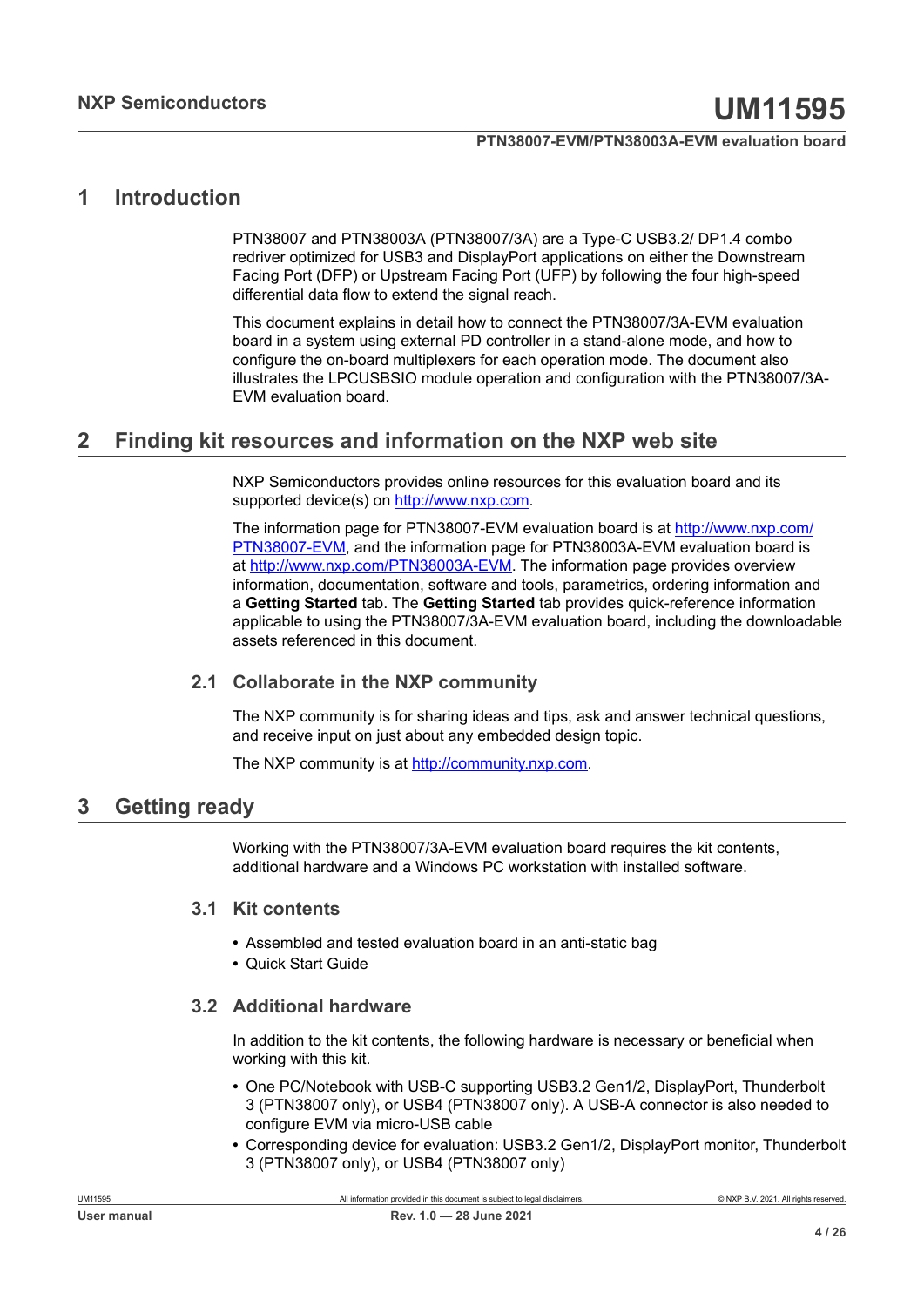- **•** One Type-C cable to connect between EVM and device
- <span id="page-4-0"></span>**•** One micro-USB cable to connect EVM to a PC

#### **3.3 Windows PC workstation**

This evaluation board requires a Windows PC workstation. Meeting these minimum specifications should produce great results when working with this evaluation board.

<span id="page-4-1"></span>**•** USB-enabled computer with Windows 7 or Windows 10

#### **3.4 Software**

Installing software is necessary to work with this evaluation board. All listed software is available on the evaluation board's information page at [http://www.nxp.com/PTN38007-](http://www.nxp.com/PTN38007-EVM) [EVM](http://www.nxp.com/PTN38007-EVM) or [http://www.nxp.com/PTN38003A-EVM.](http://www.nxp.com/PTN38003A-EVM)

### <span id="page-4-2"></span>**4 Getting to know the hardware**

The stand-alone board is intended to evaluate PTN38007/3A on an existing USB Type-C port that supports USB3.1/3.2, DisplayPort, Thunderbolt 3 and USB4. When using the DFP board ( $H_2$ " is marked on the top side of the board), the user connects the upstream port (J101) of this evaluation board directly to a Type-C port of a computer or phone without any Type-C cable, and downstream port (J102) is connected to a device or docking station through either a standard Type-C cable, or tethered cable from the device/dock.

When using the UFP board ( $D_2$ " is marked on the top side of the board), user connects the downstream port (J201) of this evaluation board directly to a Type-C port of a device or a docking station without any Type-C cable, and upstream port (J202) is connected to a computer or a phone through a standard Type-C cable.

While this board is powered through a USB micro-B cable (5 V input) on J105, PTN38007/3A, on-board AUX/LS multiplexers, and PCA9570 GPIO expanders are powered up, and the user can use an  $I^2C$  tool such as LPCUSBSIO (built-in function in LPCUSBSIO module) to configure PTN38007/3A into different operating modes, using the GPIO expander's output to configure plug orientation and multiplexer selection (tristated or DisplayPort AUX Enabled). A GUI interface is also available to configure the above configurations.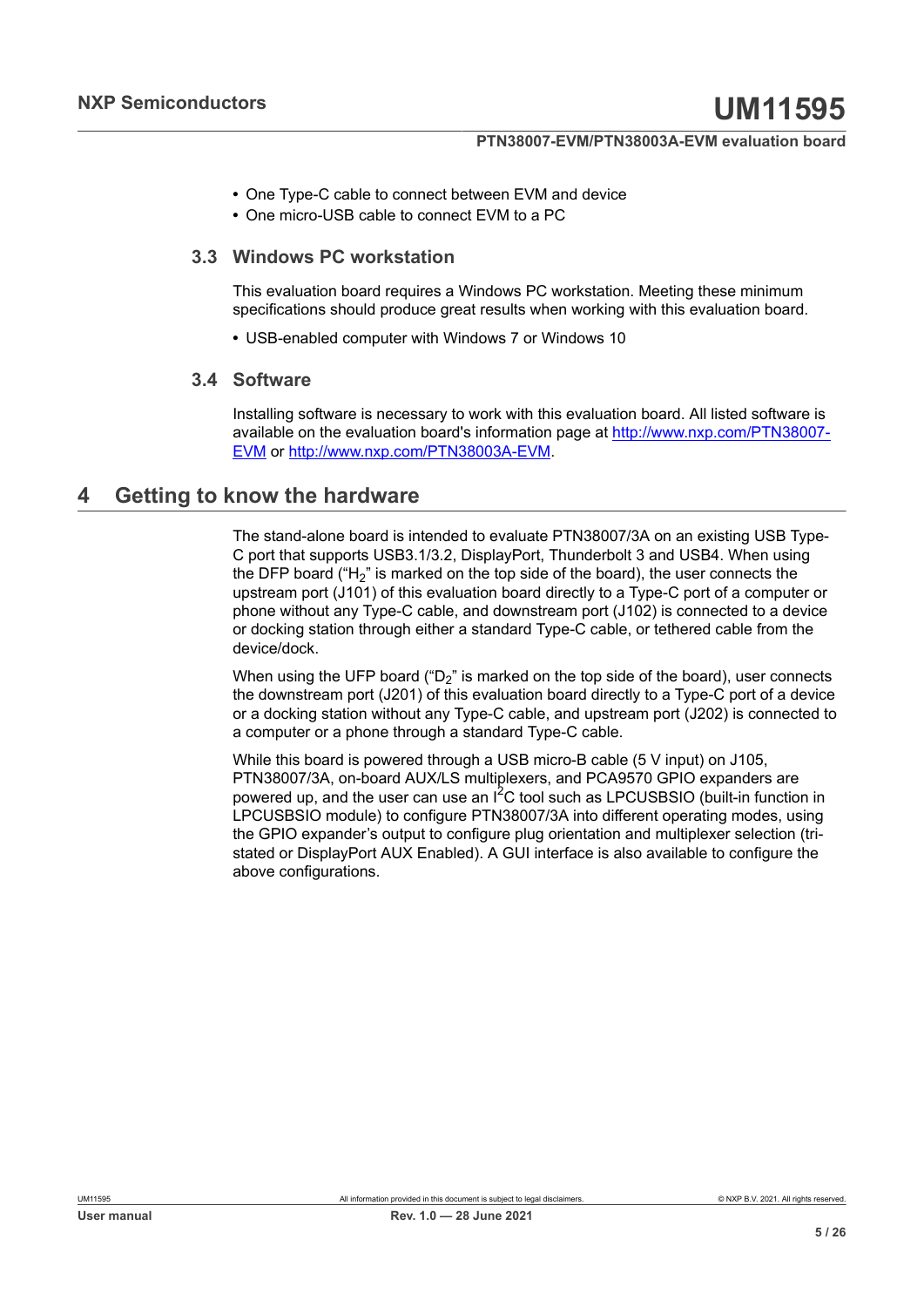<span id="page-5-3"></span><span id="page-5-0"></span>

# **4.1 Block diagram**

### **4.2 PCB photo**

<span id="page-5-4"></span><span id="page-5-2"></span><span id="page-5-1"></span>

**Figure 3. PTN38007/3A-EVM evaluation board back side**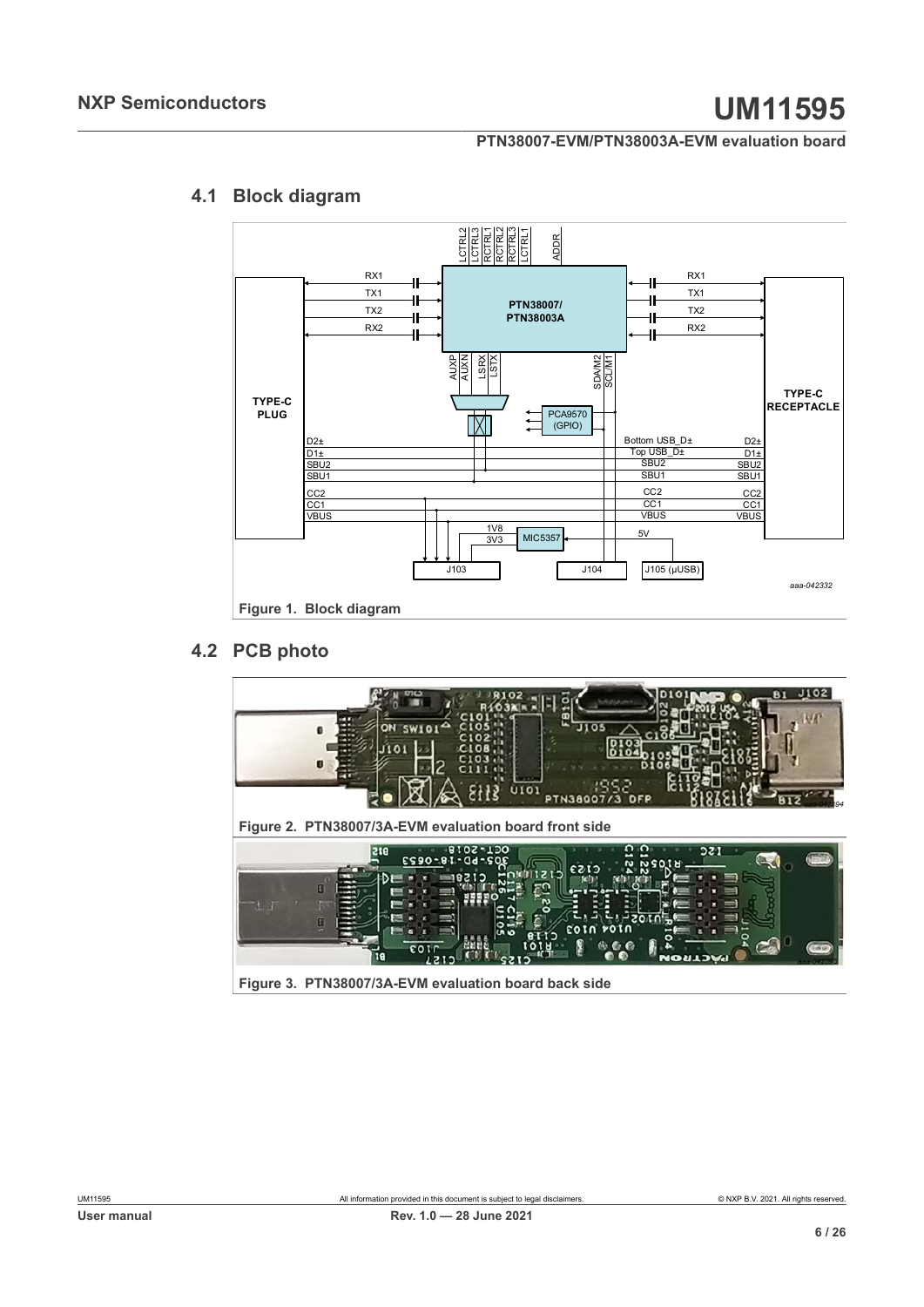### <span id="page-6-2"></span>**4.3 PTN38007/3A-EVM evaluation board schematics**

<span id="page-6-3"></span><span id="page-6-0"></span>

#### **4.3.1 Type-C connector and PTN38007/3A (DFP)**

The connection between PTN38007/3A and upstream/downstream Type-C receptacles are according to the datasheet's pin assignment.

When PTN38007/3A is used in DFP configuration, the board is marked with 'H<sub>2</sub>' as "connecting to Host side". J101 is used as a UFP port that plugs into a computer, and J102 is used as a DFP port that plugs into a device or dock. CC1/CC2/VBUS/SBU1/ SUB2/USB2 D± signals pass through from the plug side to receptacle side.

<span id="page-6-1"></span>

On the DFP board, PTN38007/3's 7-bit  $I^2C$  address is set to 0110 000 by connecting ADDR/ORIENT pin to GND directly. This address is being used by GUI to distinguish if a DFP or a UFP board is being used. The AUTO\_ORIENTATION\_EN pin is pulled up by default, thus the AUTO ORIENTATION DETECTION function is enabled. However, this will not impact the normal operation. GUI scripts will always override this function, and correct orientation is always programmed.

| User manual |
|-------------|
|             |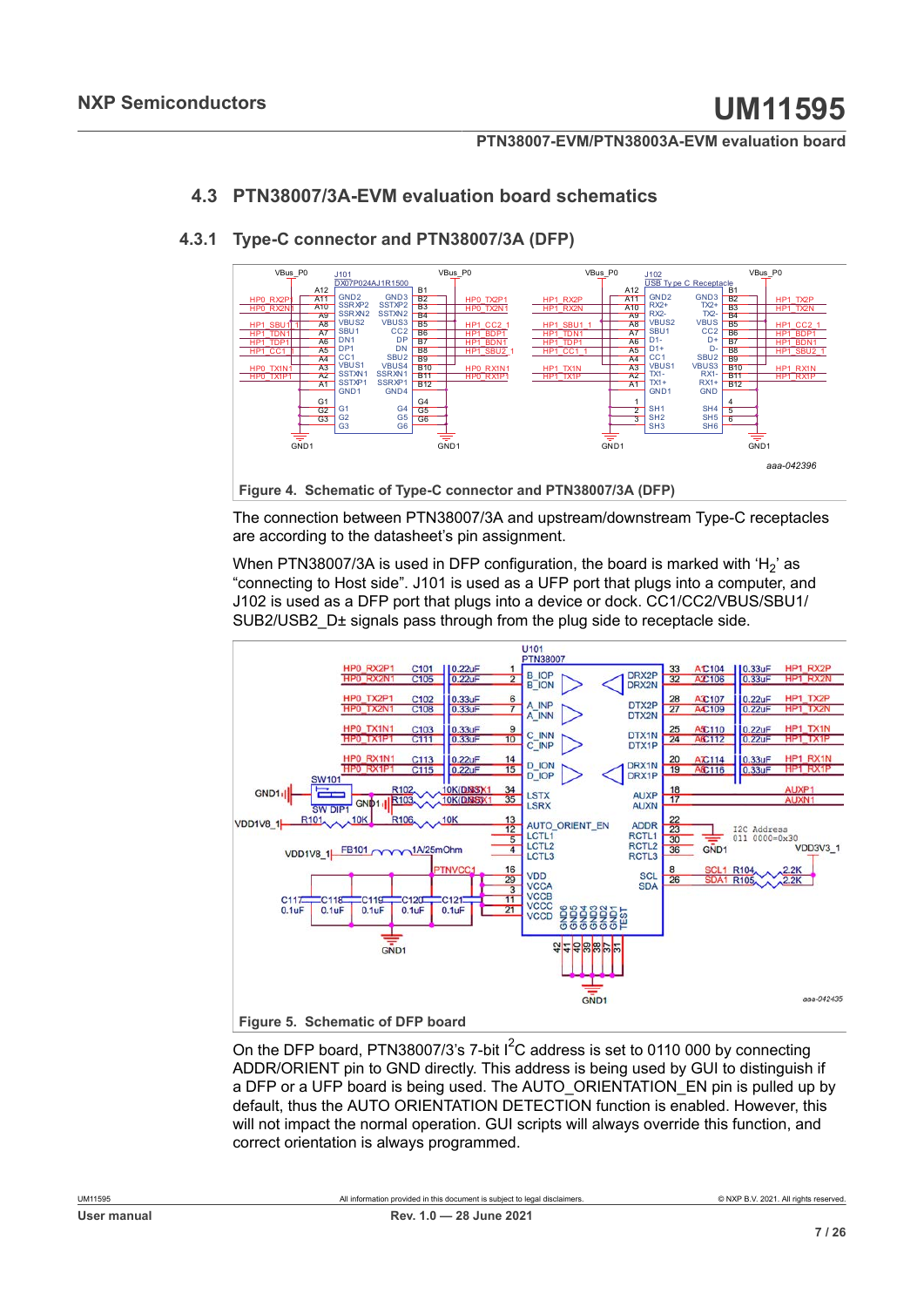<span id="page-7-2"></span><span id="page-7-0"></span>

#### **4.3.2 Type-C connector and PTN38007/3A (UFP)**

The connection between PTN38007/3A and upstream/downstream Type-C receptacles are according to the datasheet's pin assignment.

When PTN38007/3A is used in UFP configuration, the board is marked with ' $D_2$ ' as "connecting to Device side". J201 is used as a UFP port that plugs into a computer, and J202 is used as a DFP port that plugs into a device or dock. CC1/CC2/VBUS/SBU1/ SUB2/USB2 D± signals pass through from the plug side to receptacle side.

<span id="page-7-1"></span>

On the UFP board, PTN38007/3A's 7-bit  $1^2C$  address is set to 0110 011 by connecting ADDR/ORIENT pin to VDD directly. This address is being used by GUI to distinguish if a DFP or a UFP board is being used. The AUTO\_ORIENTATION\_EN pin is pulled up by default, thus the AUTO ORIENTATION DETECTION function is enabled. However, this will not impact the normal operation. GUI scripts will always override this function, and correct orientation is always programmed.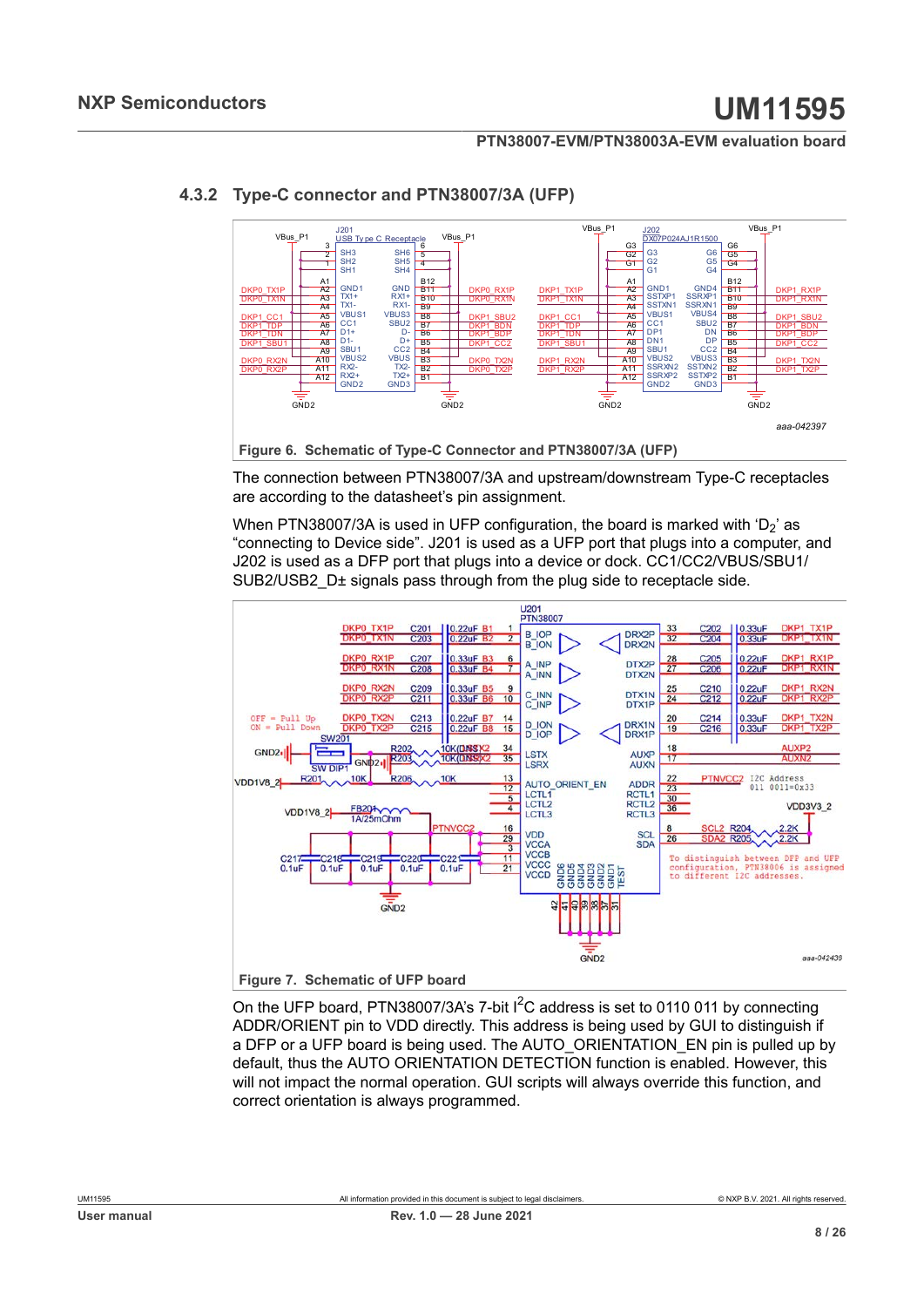#### **4.3.3 Low-speed switches**

<span id="page-8-3"></span>There are two layers of low-speed switches using NX3DV221 multiplexers; they are used to sort out the correct polarity of the SBU signals, and then route to PTN38007/3A for snooping purposes.

U104 is implemented as a crossbar switch to orient SBU1 and SBU2 signals as AUXP/ AUXN or AUXN/AUXP according to the MUX\_ORIENTATION signal. U103 routes the corresponding SBU1/2 signals to PTN38007/3A's AUX and LS snooping pins, depending on whether the interface is in DP alternate mode or Thunderbolt/USB4 mode.

Thunderbolt/USB4 mode and LS signal snooping is only available in PTN38007/3A, and should be ignored in PTN38003A. In a design, these muxes are not needed since the AUX snooping polarity can be changed through PTN38003A's register 0x04 bit [3].

<span id="page-8-1"></span>

#### **4.3.4 GPIO expanders**

<span id="page-8-4"></span>Low-speed switch controls are configured through the GPIO expanders. The GUI user interface also incorporates these controls.

<span id="page-8-2"></span>

**Figure 9. Schematic of GPIO expanders**

The following table summarizes the GPIO expander's control signal assignment; its 7-bit I<sup>2</sup>C slave address is 010 0100.

<span id="page-8-0"></span>

|  | Table 1. Control signal assignment for GPIO expander |  |
|--|------------------------------------------------------|--|
|  |                                                      |  |

| <b>Bit</b> | <b>Signal Name</b>     | <b>Comment</b>                                                                                             |
|------------|------------------------|------------------------------------------------------------------------------------------------------------|
| $\Omega$   | DP TBT SEL             | Select DisplayPort or Thunderbolt mode<br>0 = DisplayPort Alternate Mode<br>1 = Thunderbolt Alternate Mode |
|            | <b>MUX ORIENTATION</b> | Select CC line orientation<br>$0 =$ Normal orientation<br>$1$ = Reversed orientation                       |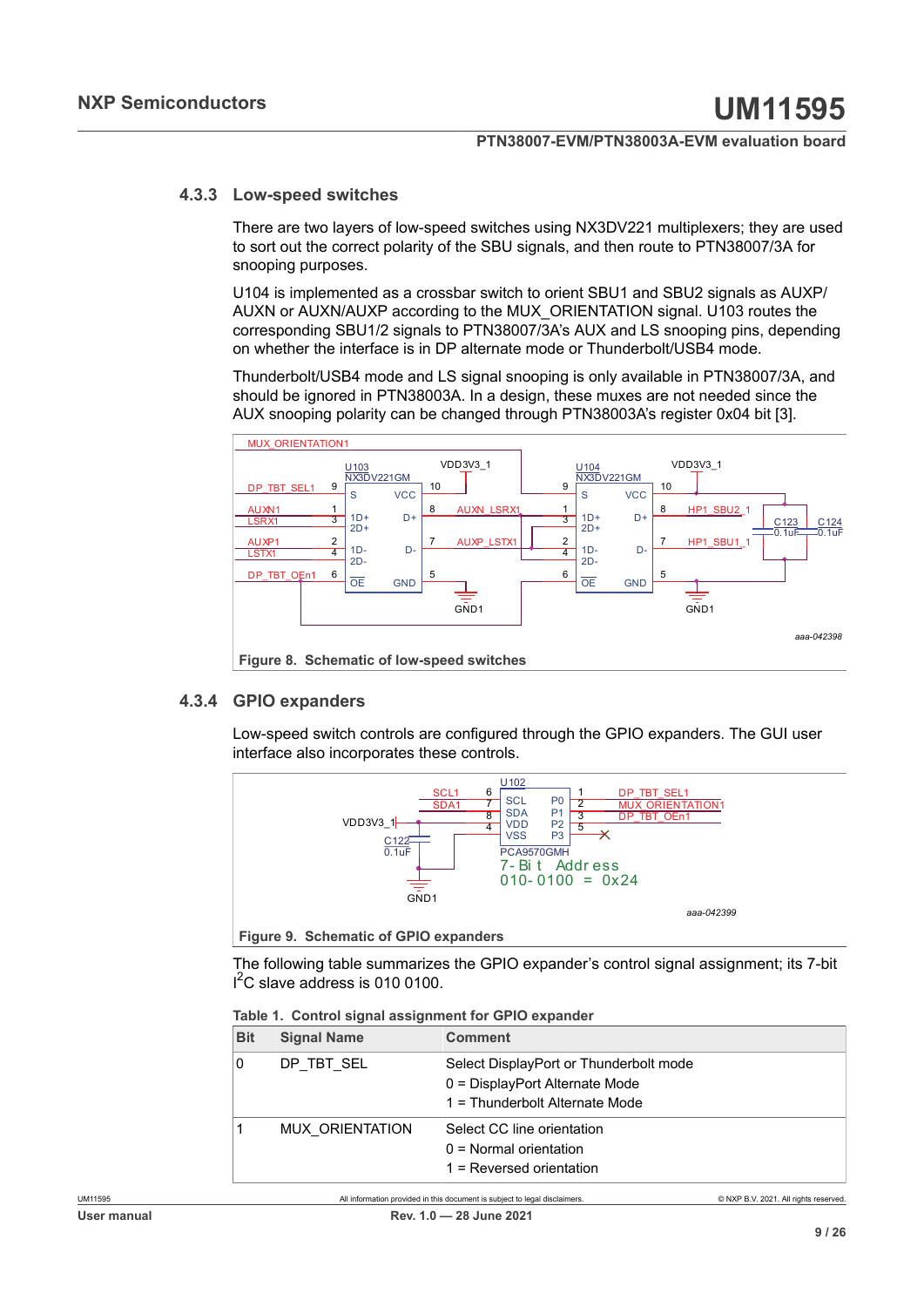**Table 1. Control signal assignment for GPIO expander***...continued*

| <b>Bit</b> | <b>Signal Name</b>     | <b>Comment</b>                                                                                       |
|------------|------------------------|------------------------------------------------------------------------------------------------------|
|            | DP TBT OEn             | Enable/Disable low-speed switch outputs<br>$0 =$ Enabled<br>$1 = Disabled$                           |
|            | <b>Output Not Used</b> | Data bit is used to further distinguish different operating modes<br>with the same byte programming. |

<span id="page-9-0"></span>In each device operating mode, each bit should be configured as shown in [Table 2](#page-9-0) and [Table 3](#page-9-1). Therefore, a predefined byte can be programmed to the GPIO expander's output while transitioning into different modes.

#### **Table 2. DFP configuration**

| <b>DFP</b> configuration |                        | Mode 0<br><b>Safe State</b> | Mode 1<br><b>USB3 Only</b> | Mode 2<br>USB3+DP2Lane | Mode 3<br>DP4Lane | Mode 4<br><b>Thunderbolt</b> | Mode 5<br><b>USB4.0</b> |
|--------------------------|------------------------|-----------------------------|----------------------------|------------------------|-------------------|------------------------------|-------------------------|
| 0                        | DP TBT SEL             |                             |                            | 0                      | 0                 | 0                            | 0                       |
|                          | <b>MUX ORIENTATION</b> | 0/1                         | 0/1                        | 0/1                    | 0/1               | 0/1                          | 0/1                     |
| $\overline{2}$           | DP TBT OEn             | 0                           | 0                          | 0                      | 0                 |                              |                         |
| 3<br>Not Used            |                        | 0                           |                            | 0                      |                   | 0                            |                         |
| Byte Programming         |                        | 0x04/0x06                   | 0x0c/0x0e                  | 0x00/0x02              | 0x08/0x0a         | 0x01/0x03                    | 0x09/0x0b               |

#### <span id="page-9-1"></span>**Table 3. UFP configuration**

| <b>UFP configuration</b> |                        | Mode 0<br><b>Safe State</b> | Mode 1<br><b>USB3 Only</b> | Mode 2<br>USB3+DP2Lane | Mode 3<br>DP4Lane | Mode 4<br><b>Thunderbolt</b> | Mode 5<br><b>USB4.0</b> |
|--------------------------|------------------------|-----------------------------|----------------------------|------------------------|-------------------|------------------------------|-------------------------|
| 0                        | DP TBT SEL             |                             |                            |                        |                   | 0                            | 0                       |
|                          | <b>MUX ORIENTATION</b> | 0/1                         | 0/1                        | 0/1                    | 0/1               | 0/1                          | 0/1                     |
| $\overline{2}$           | DP TBT OEn             | 0                           | 0                          |                        |                   | 0                            | 0                       |
| 3<br>Not Used            |                        | 0                           |                            |                        |                   | 0                            |                         |
| Byte Programming         |                        | 0x04/0x06                   | 0x0c/0x0e                  | 0x01/0x03              | 0x09/0x0b         | 0x00/0x02                    | 0x08/0x0a               |

#### **4.3.5 Board headers**

<span id="page-9-3"></span><span id="page-9-2"></span>

There are two 10-pin 50-mil spacing headers (J103 and J104) providing signal connection to the PTN5110 PD baseboard (or LPCUSBSIO module) when the PD baseboard is used. While using PTN38007/3A-EVM evaluation board by itself, J104 can also connect to [Aardvark I2C/SPI Host Adapter](https://www.totalphase.com/products/aardvark-i2cspi/?gclid=EAIaIQobChMIppX2tczQ2AIVg2x-Ch39agr8EAAYASAAEgI00PD_BwE) or [Promira Serial Platform](https://www.totalphase.com/products/promira-serial/) with a 100 mil spacing to 50 mil spacing adapter (Digikey Part# [1471-1373-ND\)](https://www.digikey.com/products/en/development-boards-kits-programmers/accessories/783?k=50%20mil%20to%20100mil).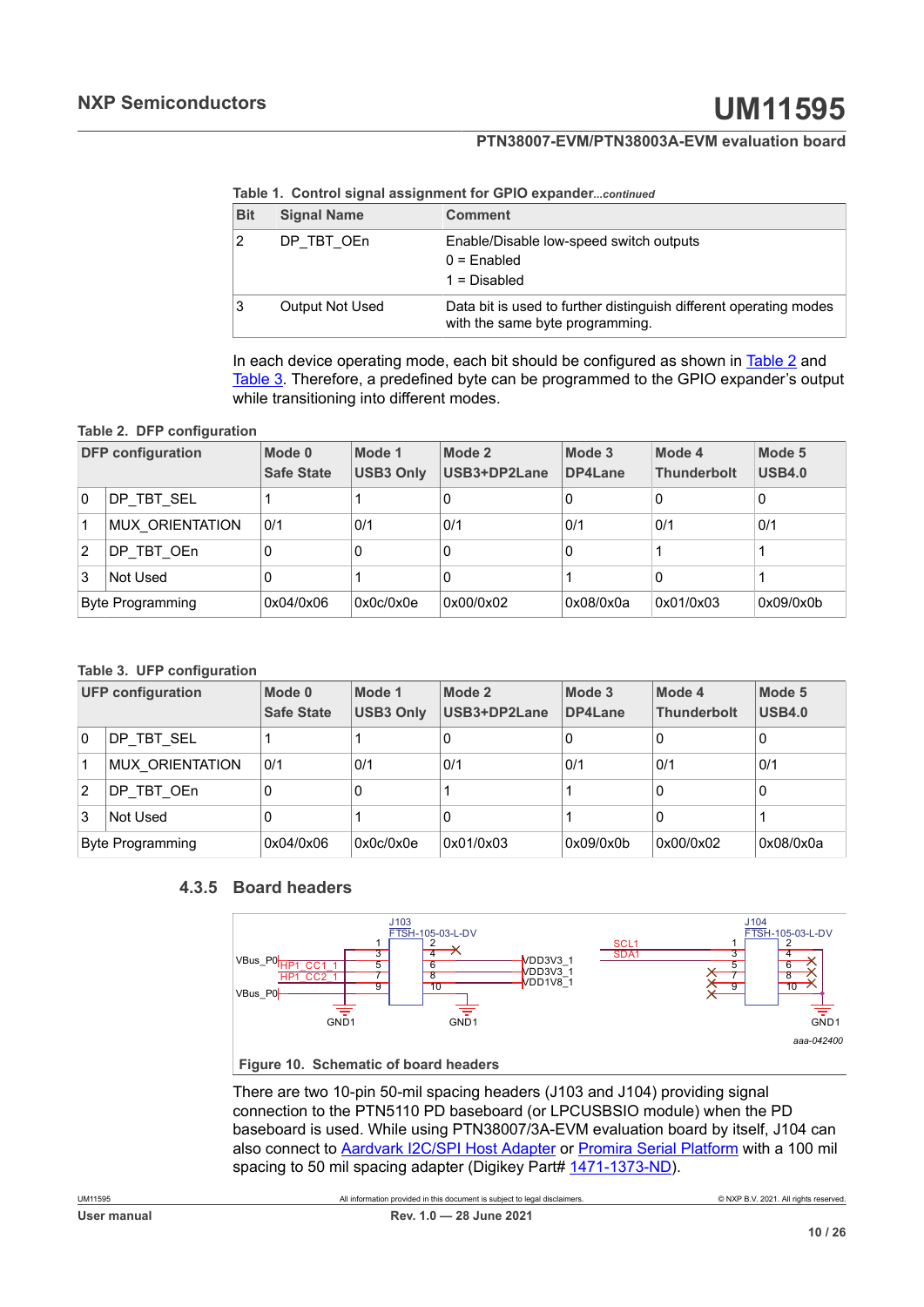<span id="page-10-0"></span>

#### **4.3.6 1.8 V and 3.3 V power supplies**

<span id="page-10-2"></span>The board is supplied with one 5 V power supply source through J105 (micro-USB connector) when in stand-alone mode (without LPCUSBSIO module). There is an LDO power supply that converts 5 V to 3.3 V and 1.8 V. The 1.8 V power supply is used by PTN38007/3A, and the 3.3 V power supply is used by the GPIO expander.

<span id="page-10-1"></span>

**Figure 12. Schematic of 1.8 V and 3.3 V power supplies**

If the PTN38007/3A-EVM evaluation board is used with an LPCUSBSIO module, USB2 connection to the PTN5110 Sniffer Board (or LPCUSBSIO module) also provides 5 V to the system. There are two switching power supplies on the PTN5110 Sniffer Board (or LPCUSBSIO module) converting 5 V to 1.8 V and 3.3 V; these two power rails are fed into J103 pin 4 (3.3 V), pin 6 (3.3 V), and pin 8 (1.8 V). PTN38007/3A-EVM evaluation board can directly consume power from these pins, and it is not necessary to provide additional power to J105 in this configuration.

Using the LPCUSBSIO module is recommended, and by default, U105 and J105 are not installed.

# <span id="page-10-3"></span>**5 I2C programming guide**

By default, the following 7-bit  $I^2C$  addresses are used:

- **•** GPIO Expander: 010 0100
- PTN38007/3: 0110 000 (DFP H<sub>2</sub> board) or 0110 011 (UFP D<sub>2</sub> board)

In this section, the following conventions indicate writing to respective device's internal register addresses:

**•** GPIO[] = 0xrr: Set GPIO expander's port data to value of 0xrr (there is only one register in this GPIO expander, and there is no need to indicate the address in this context). This is equivalent to GPIO[0xrr] = 0xrr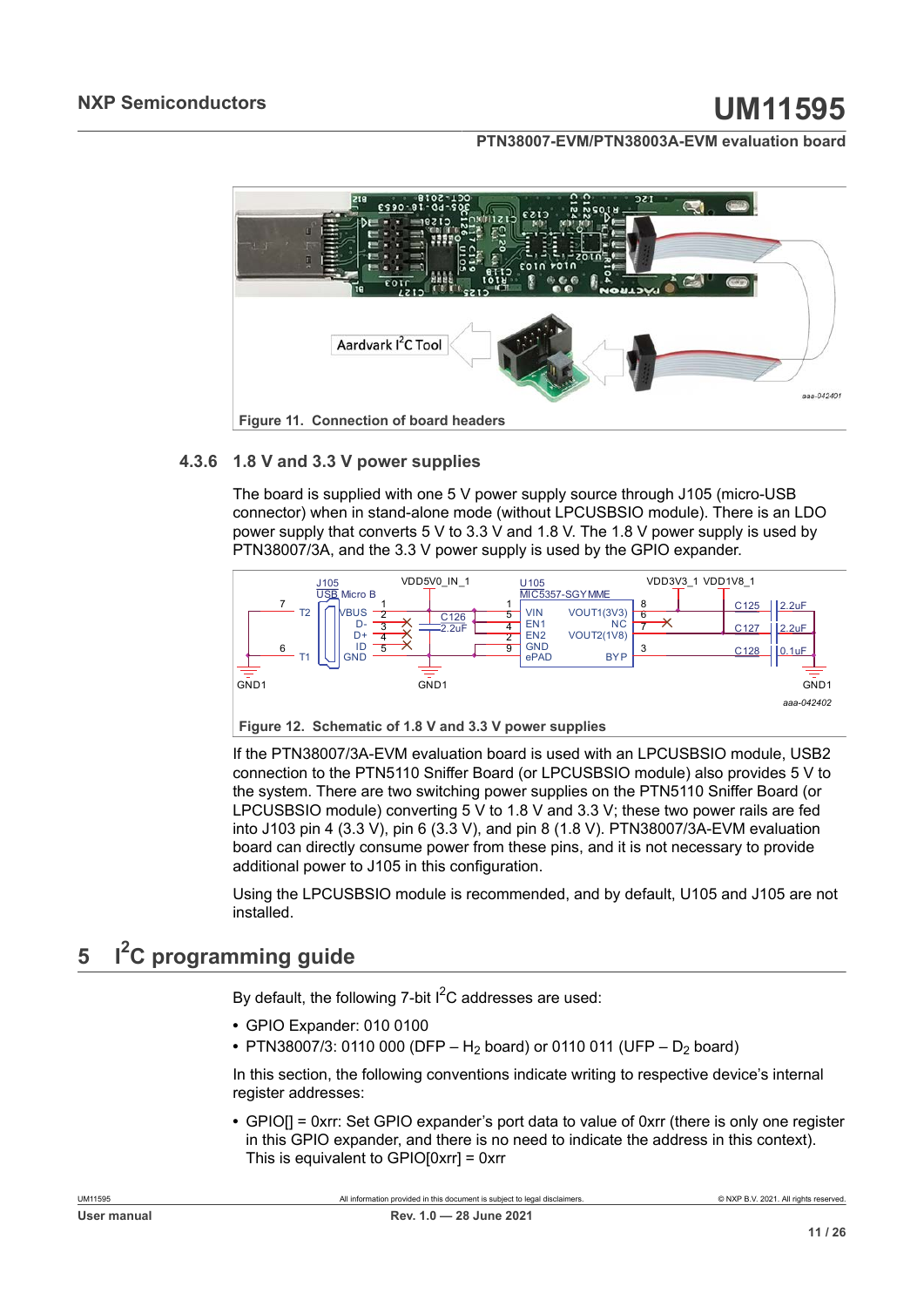<span id="page-11-0"></span>**•** Reg[0xnn] = 0xrr: Set PTN38007/3's register @ address 0xnn to value of 0xrr

#### **5.1 Power-on initialization**

```
// Initialize GPIO Expander
GPIO[ ] = 0x04 // In Safe State
// PTN38007/3A Initialization for Safe State
// USB3 Initialization
Reg[0x0f] = 0x00 // Enable LOS Detector
Reg[0x10] = 0x0e // Downstream RCTL[2:1] = 10dB, should adapt to
different PCB design if necessary
\text{Reg}[0x12] = 0x0e // Upstream LCTL[2:1] = 10dB, should adapt to
different PCB design if necessary
Reg[0x11] = 0x03 // Upstream RCTL[3] = 950mVppd, should adapt to
different PCB design if necessary
Reg[0x13] = 0x03 // Downstream LCTL[3] = 950mVppd, should adapt
to different PCB design if necessary
// DisplayPort Initialization
Reg[0x07] = 0x0e // Lane 0 LCTL[2:1] = 8.3dB, should adapt to
different PCB design if necessary
Reg[0x09] = 0x0e // Lane 1 LCTL[2:1] = 8.3dB, should adapt to
different PCB design if necessary
Reg[0x0b] = 0x0e // Lane 2 LCTL[2:1] = 8.3dB, should adapt to
different PCB design if necessary
Reg[0x0d] = 0x0e // Lane 3 LCTL[2:1] = 8.3dB, should adapt to
different PCB design if necessary
Reg[0x08] = 0x03 // Lane 0 LCTL[3] = 950mVppd, should adapt to
different PCB design if necessary
Reg[0x0a] = 0x03 // Lane 1 LCTL[3] = 950mVppd, should adapt to
different PCB design if necessary
Reg[0x0c] = 0x03 // Lane 2 LCTL[3] = 950mVppd, should adapt to
different PCB design if necessary
Reg[0x0e] = 0x03 // Lane 3 LCTL[3] = 950mVppd, should adapt to
different PCB design if necessary
// Thunderbolt Initialization
Reg[0x15] = 0x09 // Downstream RCTL[2:1] = 12.7dB, should adapt
to different PCB design if necessary
Reg[0x17] = 0x09 // Upstream LCTL[2:1] = 12.7dB, should adapt to
different PCB design if necessary
Reg[0x16] = 0x03 // Upstream RCTL[3] = 950mVppd, should adapt to
different PCB design if necessary
```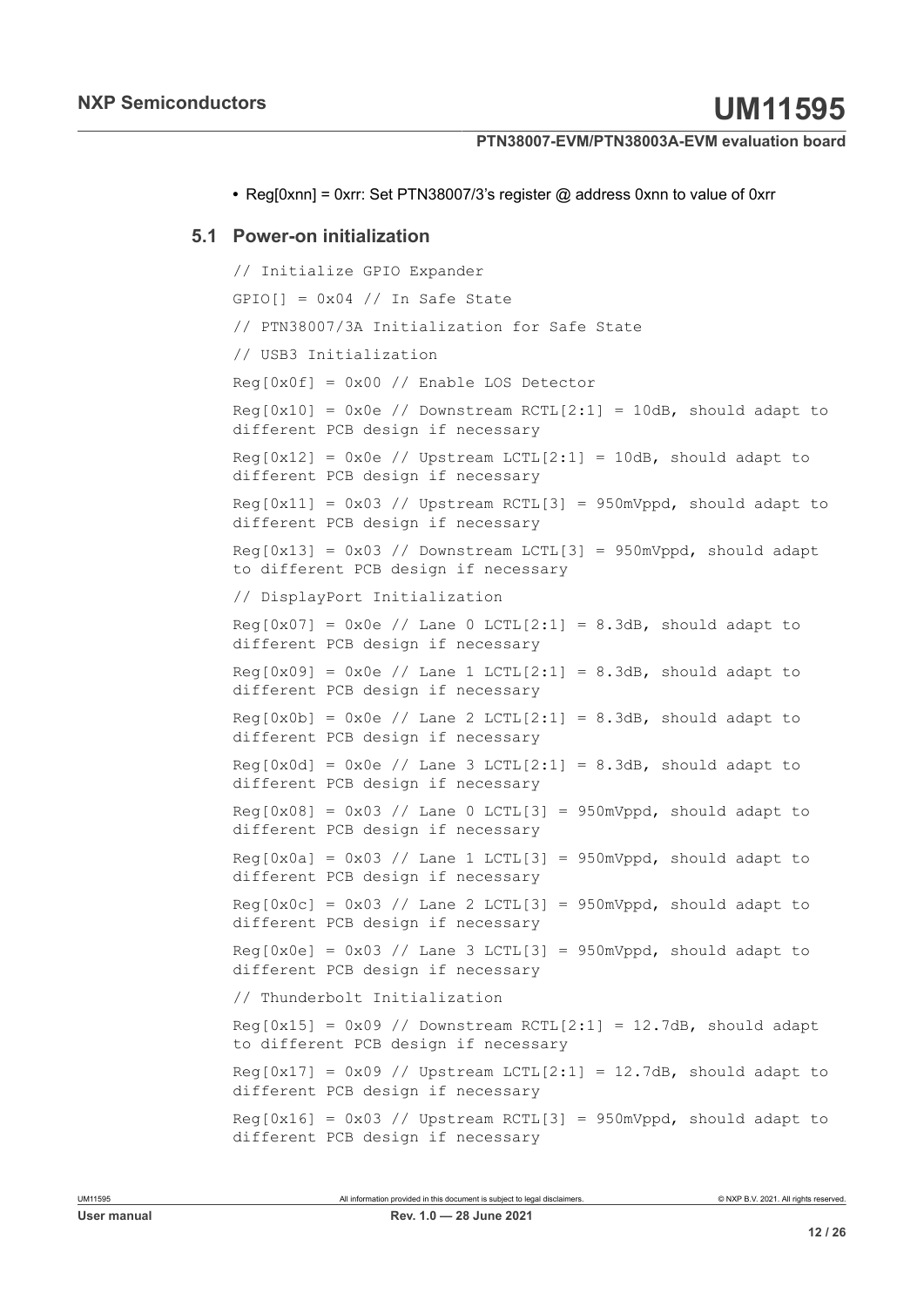```
Reg[0x18] = 0x03 // Downstream LCTL[3] = 950mVppd, should adapt
to different PCB design if necessary
// DFP SafeState Initialization
Reg[0x04] = 0x00 // Default Safe State, With Normal Orientation
```
#### **5.2 Operating mode programming**

<span id="page-12-2"></span>Depending on the operating mode negotiated between the DFP and UFP sides, the following registers should be programmed accordingly.

#### **5.2.1 DFP board programming**

<span id="page-12-3"></span>If the evaluation board is not used, GPIO programming steps are not necessary, and only PTN38007/3A programming steps are required.

| <b>Orientation</b><br><b>DFP Modes</b> | <b>Normal Orientation</b>                    | <b>Reversed Orientation</b>            |
|----------------------------------------|----------------------------------------------|----------------------------------------|
| Safe State (Mode = $0$ )               | $GPIO[] = 0x04$<br>$Reg[0x04] = 0x00$        | $GPIO[] = 0x06$<br>$Reg[0x04] = 0x10$  |
| USB3 Only (Mode = $1$ )                | $GPIO[] = 0x0c$<br>$Real[0x04] = 0x01$       | $GPIO[] = 0x0e$<br>$Reg[0x04] = 0x11$  |
| USB3+DP2Lane (Mode = $2$ )             | $GPIO[] = 0x00$<br>$\text{Req}[0x04] = 0x02$ | $GPIO[] = 0x02$<br>$Reg[0x04] = 0x12$  |
| DP4Lane (Mode = $3$ )                  | $GPIO[] = 0x08$<br>$Reg[0x04] = 0x03$        | $GPIO[] = 0x0a$<br>$Reg[0x04] = 0x13$  |
| Thunderbolt (Mode = $4$ )              | $GPIO[] = 0x01$<br>$\text{Req}[0x04] = 0x04$ | $GPIO[] = 0x03$<br>$Real[0x04] = 0x14$ |
| USB4 (Mode = $5$ )                     | $GPIO[] = 0x09$<br>$Reg[0x04] = 0x05$        | $GPIO[] = 0x0b$<br>$Reg[0x04] = 0x15$  |

<span id="page-12-0"></span>**Table 4. DFP modes orientation**

#### **5.2.2 UFP board programming**

<span id="page-12-4"></span>If the evaluation board is not used, GPIO programming steps are not necessary, and only PTN38007/3A programming steps are required.

<span id="page-12-1"></span>

|  |  |  | Table 5. UFP modes orientation |
|--|--|--|--------------------------------|
|--|--|--|--------------------------------|

| <b>Orientation</b><br><b>UFP Modes</b> | <b>Normal Orientation</b>             | <b>Reversed Orientation</b>           |
|----------------------------------------|---------------------------------------|---------------------------------------|
| Safe State (Mode = $0$ )               | $GPIO[] = 0x04$<br>$Reg[0x04] = 0x20$ | $GPIO[] = 0x06$<br>$Reg[0x04] = 0x30$ |
| USB3 Only (Mode = $1$ )                | $GPIO[] = 0x0c$<br>$Reg[0x04] = 0x21$ | $GPIO[] = 0x0e$<br>$Reg[0x04] = 0x31$ |
| $USB3+DP2Lane$ (Mode = 2)              | $GPIOII = 0x01$<br>$Reg[0x04] = 0x22$ | $GPIO[] = 0x03$<br>$Reg[0x04] = 0x32$ |
| DP4Lane (Mode = $3$ )                  | $GPIO[] = 0x09$<br>$Reg[0x04] = 0x23$ | $GPIO[] = 0x0b$<br>$Reg[0x04] = 0x33$ |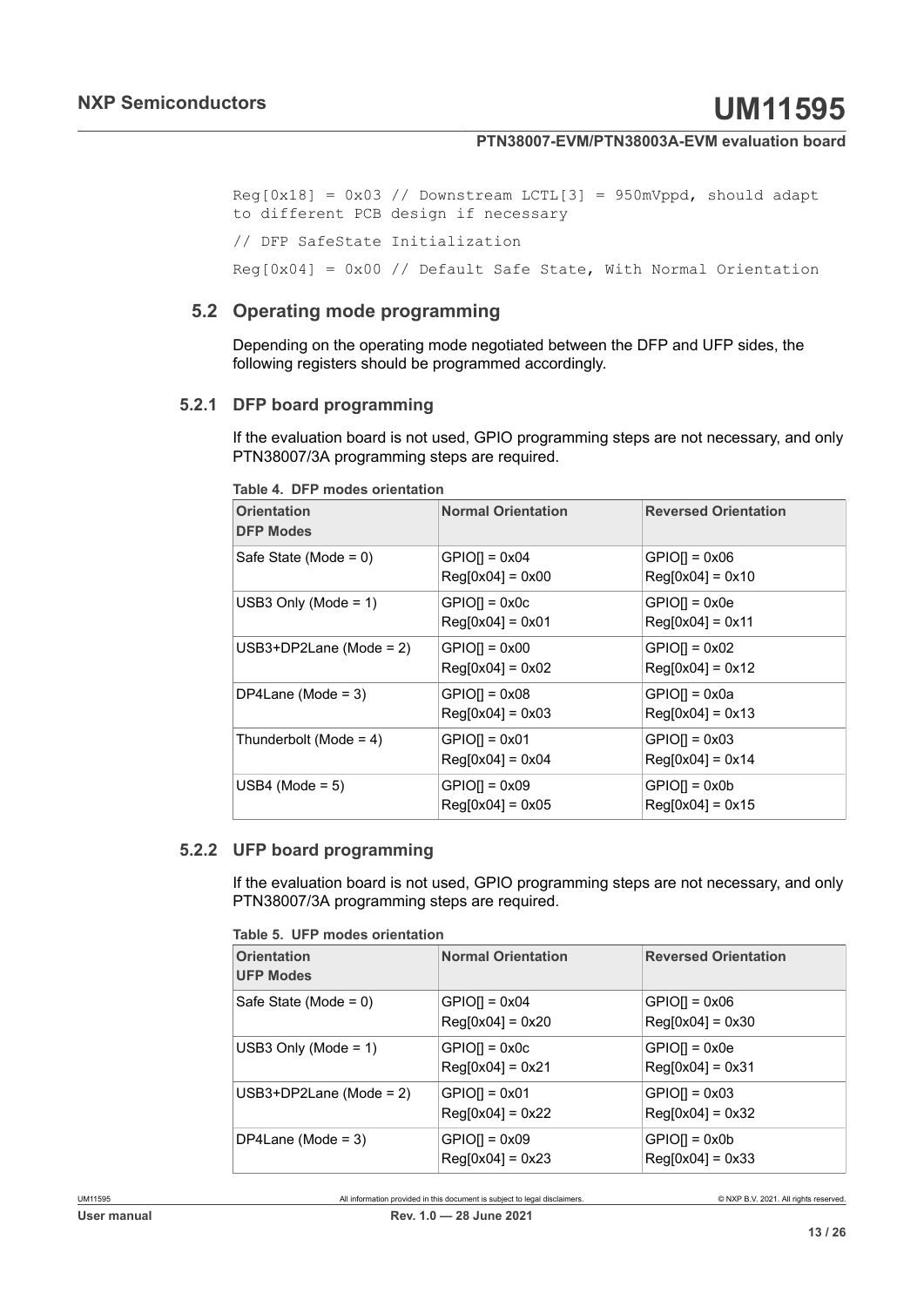|  |  | Table 5. UFP modes orientationcontinued |
|--|--|-----------------------------------------|
|  |  |                                         |

| <b>Orientation</b><br><b>UFP Modes</b> | <b>Normal Orientation</b>             | <b>Reversed Orientation</b>           |
|----------------------------------------|---------------------------------------|---------------------------------------|
| Thunderbolt (Mode = $4$ )              | $GPIO[] = 0x00$<br>$Reg[0x04] = 0x24$ | $GPIO[] = 0x02$<br>$Reg[0x04] = 0x34$ |
| $USB4$ (Mode = 5)                      | $GPIO[] = 0x08$<br>$Reg[0x04] = 0x25$ | $GPIO[] = 0x0a$<br>$Reg[0x04] = 0x35$ |

# <span id="page-13-0"></span>**6 LPCUSBSIO module**

The LPCUSBSIO module can be used with PTN38007/3A-EVM evaluation board together to demonstrate programmability of PTN38007/3A through only  $1^2C$ -bus interface. This module includes a PTN5110 PD PHY and a LPC11U35 microcontroller, and can sniff or monitor CC line traffic to detect if a different alternate mode is negotiated between host and device, and program PTN38007/3A to enter the respective alternate mode accordingly.

If PTN38007/3A-EVM evaluation board is plugged onto a PTN5110 PD baseboard, a PD CC line sniffer and a microcontroller on the baseboard monitors the plug-in orientation, the CC line communications between the upstream port and downstream port are decoded, and the on-board microcontroller configures PTN38007/3A and multiplexers according to the CC communication.

A user can still use the GUI interface and LPCUSBSIO (built-in function in LPCUSBSIO module) to monitor and/or further configure the board if necessary. A separate GUI is also available to communicate between the on-board LPC microcontroller and host PC using USB2.0 interface. By default, the PD sniffer function is not used, and only the USB-2-<sup>12</sup>C bridge (LPCUSBSIO) is implemented in the firmware flashed to the module.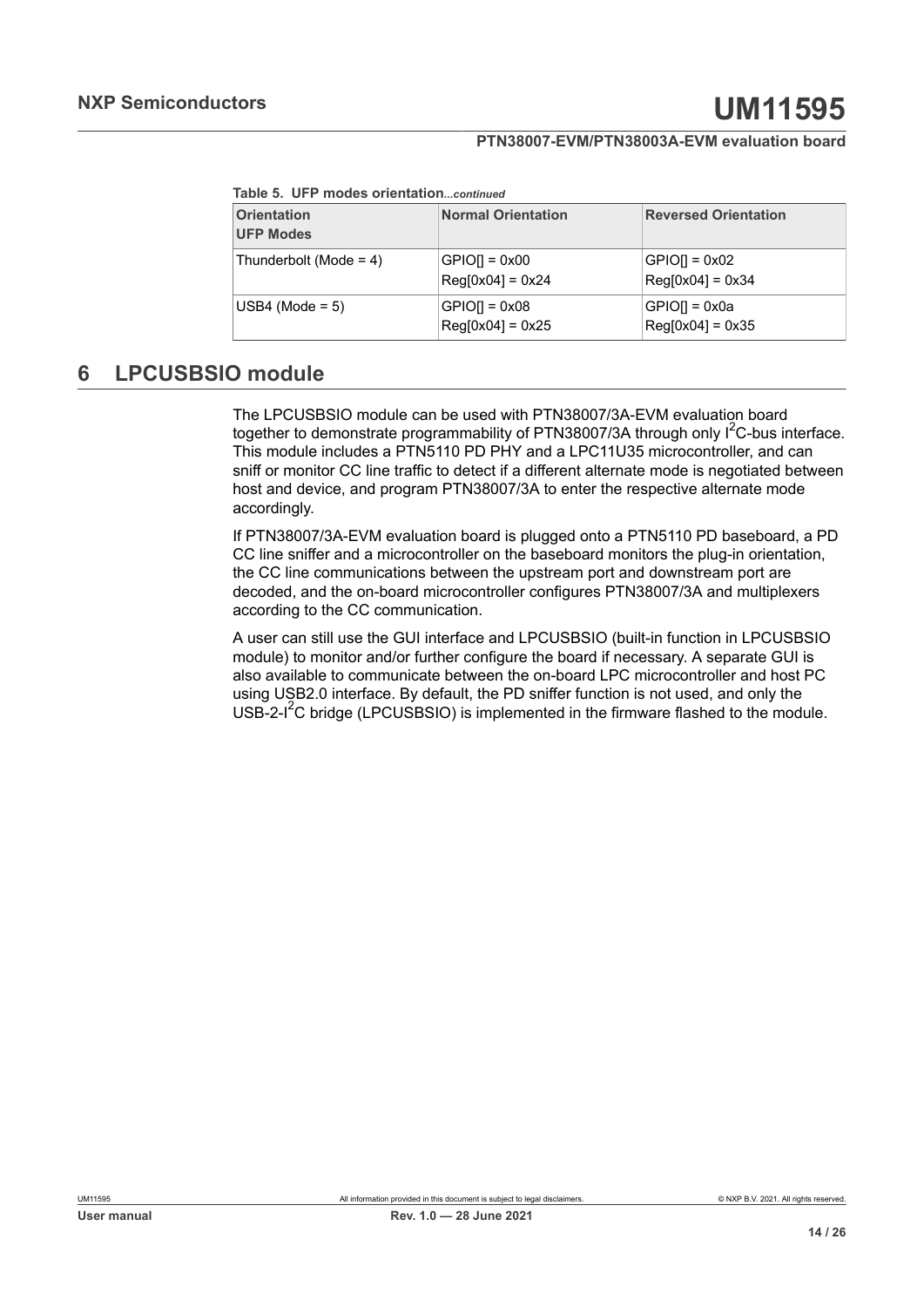# **6.1 Block diagram**

<span id="page-14-2"></span><span id="page-14-0"></span>

#### <span id="page-14-3"></span><span id="page-14-1"></span>**6.2 PCB photo**

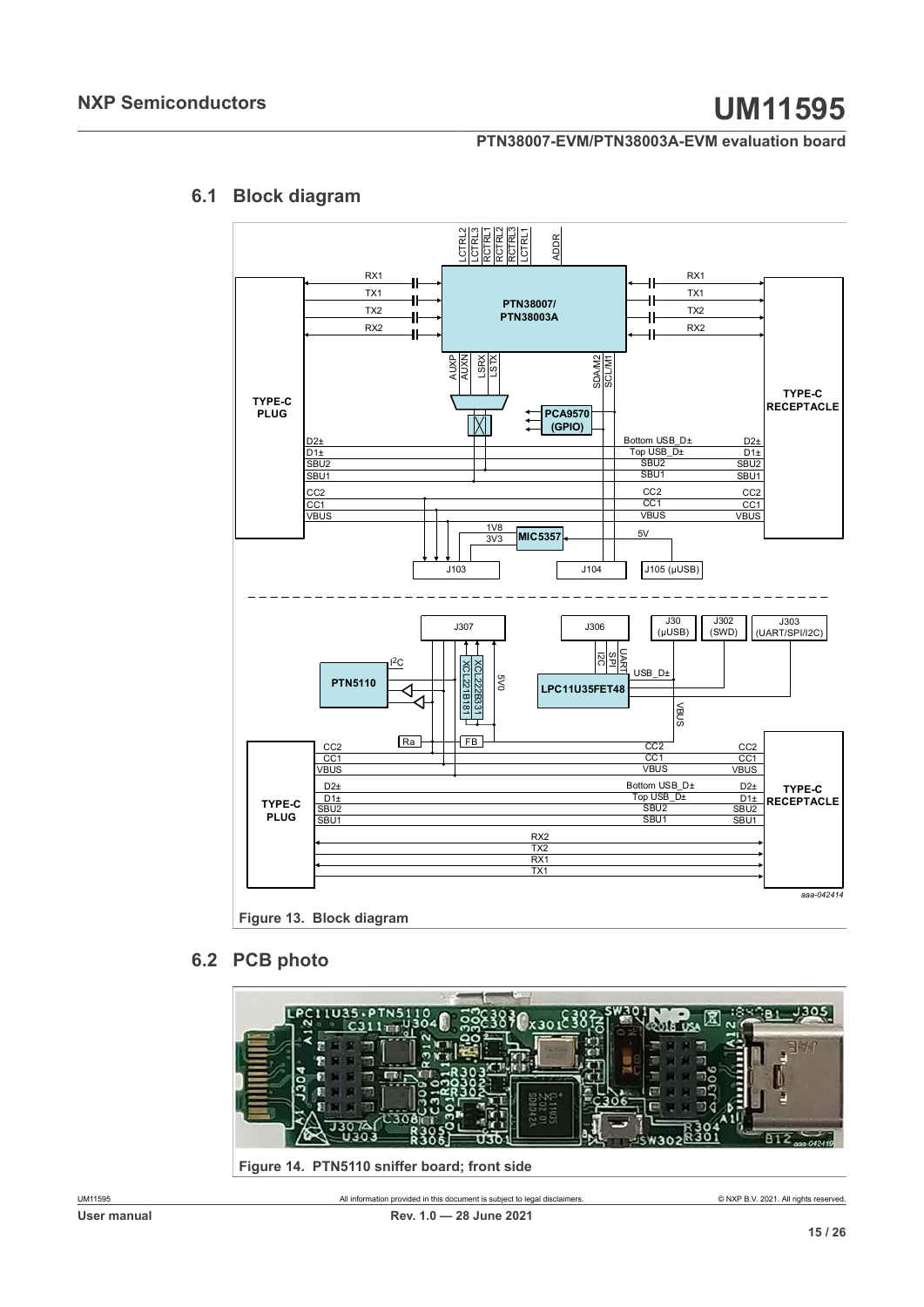<span id="page-15-0"></span>

<span id="page-15-2"></span>**Figure 15. PTN5110 sniffer board; back side**

#### **6.3 Connection**

PTN38007/3A-EVM evaluation board and LPCUSBSIO module should be sandwiched together such that J103 is mated with J307, and J104 is mated with J306. There is no Type-C plug installed on the LPCUSBSIO module by default, and J305 (Type-C receptacle) on the LPCUSBSIO module should not be used. This forces the user to use only J101 to connect to host side, and J102 to connect to device side.

A micro-USB cable should be connected to J301 on the LPCUSBSIO module to provide power to the entire setup. This USB cable allows the use of NXP's LPCUSBSIO USB-2-  $\overline{\mathsf{i}}^2\mathsf{C}$  bridge to communicate with PTN38007/3's I $^2\mathsf{C}$  via USB2 interface. The Aardvark I2C/ SPI host adapter can be connected to the setup using a 50 mil spacing 10-pin cable on LPCUSBSIO module's J303.

<span id="page-15-1"></span>

#### **6.4 Firmware update**

<span id="page-15-3"></span>From time to time, NXP provides the latest firmware update for the EVM to fix issues found in the code. Follow these steps to perform the firmware upgrade:

1. Connect a micro-USB cable to J301 first, without plugging into the PC.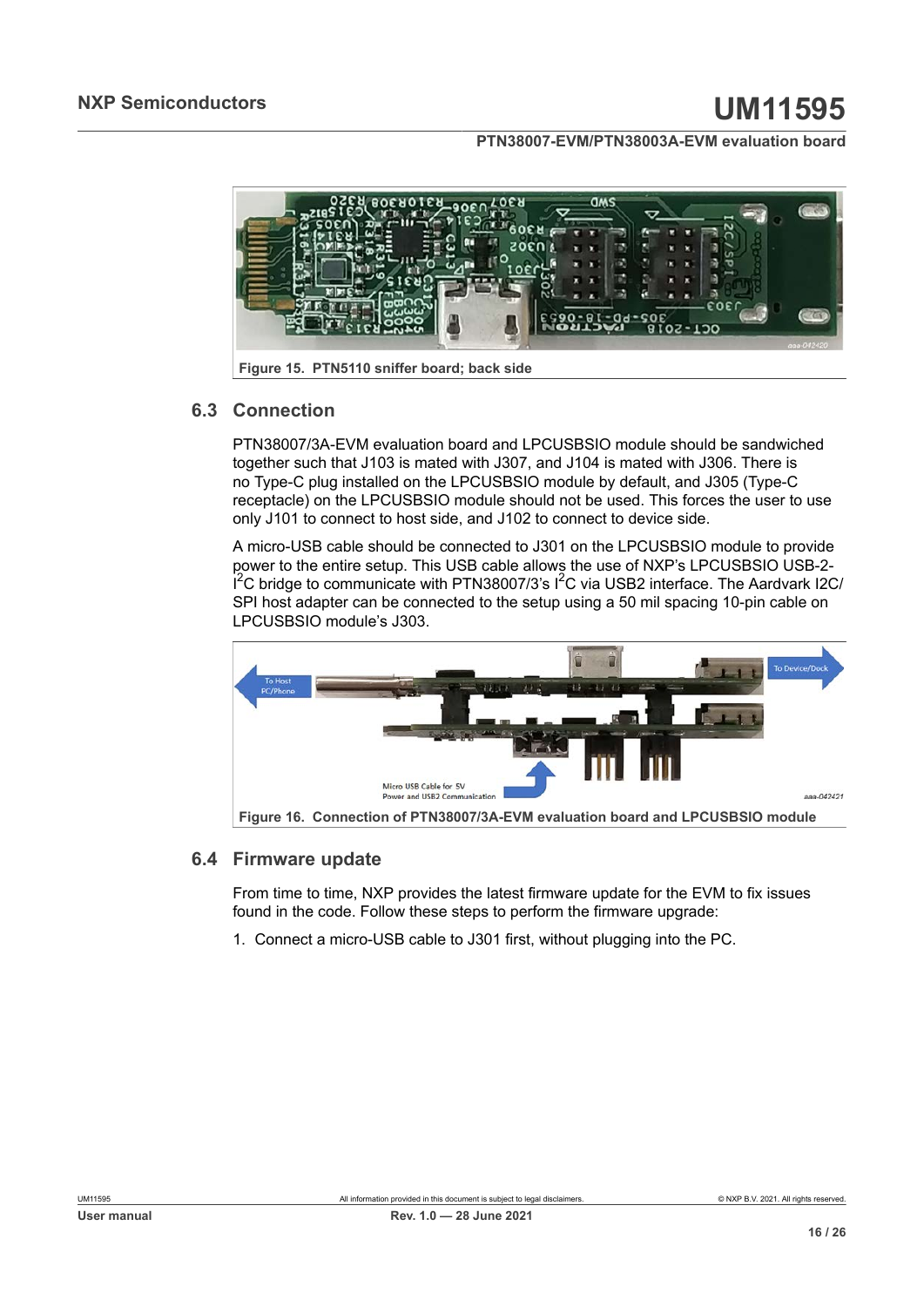

2. Locate SW302 ISP switch on the sniffer board, and hold it down while plugging in the micro-USB cable to the PC.

# 3. Release SW302 switch, and on your PC, you will see a disk drive "CRP DISABLD"

show up under "computer."  $CRP$  DISABLD (D:)  $-10x$ Computer - CRP DISABLD (D:) V Ch Search CRP DISABLD (D:)  $\bullet$ 

|                                                                        | $\blacktriangle$ | Name        | Date modified    | Type            | Size   |  |
|------------------------------------------------------------------------|------------------|-------------|------------------|-----------------|--------|--|
| E Computer<br>El Co AWS_System (C:)<br>$D \rightarrow CP$ DISABLD (D:) |                  | frmware.bin | 2/6/2009 9:10 AM | <b>BIN File</b> | 128 KB |  |
|                                                                        |                  |             |                  |                 |        |  |

4. Right click "firmware.bin" in the "CRP DISABLD" driver, and select Delete. Select "Yes" when a pop up window asks to confirm deleting the file.

| $-CRP$ DISABLD (0:)             |                    |                                                                        |                                 |                |                           | $-10x$                  |
|---------------------------------|--------------------|------------------------------------------------------------------------|---------------------------------|----------------|---------------------------|-------------------------|
| Computer - CRP DISABLD (D:)     |                    |                                                                        |                                 |                | V Charch CRP DISABLD (D:) | $\bullet$               |
| New folder<br>Organize v Open v |                    |                                                                        |                                 |                |                           | $\circ$<br><b>注 · 图</b> |
|                                 | $\blacktriangle$   | Name                                                                   | Date modified                   | Type +         | Size                      |                         |
| Computer<br>AWS_System (C:)     |                    | firmware.bin                                                           | 2/6/2009 9:10 AM                | <b>BIN Fie</b> | $123 \times$              |                         |
| CRP DISABLD (D:)                |                    |                                                                        |                                 |                |                           |                         |
| <b>EN</b> Network               | <b>Delete File</b> |                                                                        |                                 | ×              |                           |                         |
|                                 |                    |                                                                        |                                 |                |                           |                         |
|                                 | $\times$           | Are you sure you want to permanently delete this file?<br>firmware.bin |                                 |                |                           |                         |
|                                 |                    | Type: BIN File<br>Size: 128 KB                                         |                                 |                |                           |                         |
|                                 |                    |                                                                        | Date modified: 2/6/2009 9:10 AM |                |                           |                         |
|                                 |                    |                                                                        |                                 |                |                           |                         |
|                                 |                    |                                                                        |                                 |                |                           |                         |
|                                 |                    |                                                                        | N <sub>o</sub><br>Yes.          |                |                           |                         |
|                                 |                    |                                                                        |                                 |                |                           | aaa-042424              |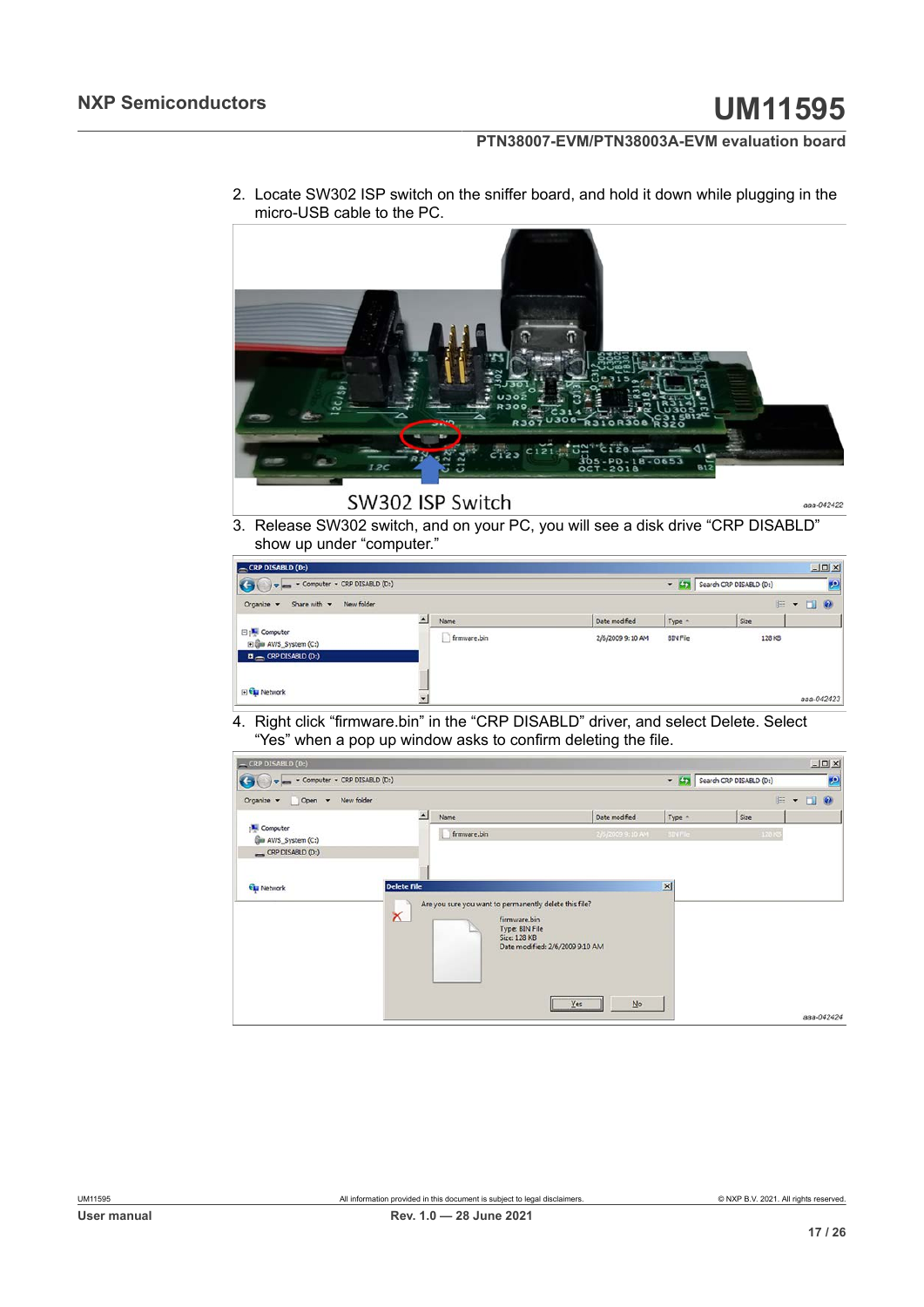5. Locate the new firmware on your hard drive (with .bin extension), and drag the file into "CRP DISABLD" folder.



6. The new binary file should appear in the "CRP DISABLD" drive. The firmware update is completed. Remove and then reinsert the micro-USB cable from your computer to emulate power on reset condition.

| Computer + CRP DISABLD (D:)           |                  |                                   |                    |                 | DISABLD (D:) | B    |
|---------------------------------------|------------------|-----------------------------------|--------------------|-----------------|--------------|------|
| Share with v New folder<br>Organize v |                  |                                   |                    |                 | 胆            | $ 0$ |
|                                       | $\blacktriangle$ | Name                              | Date modified      | Type            | Size         |      |
| Computer<br>Cia AWS_System (C:)       |                  | LPC11U35_DEMO_TCPM_HOST_PTN36502_ | 6/27/2017 11:52 AM | <b>BIN File</b> | 64 KB        |      |
| CRP DISABLD (D:)                      |                  |                                   |                    |                 |              |      |
|                                       |                  |                                   |                    |                 |              |      |
| <b>EN</b> Network                     |                  |                                   |                    |                 |              |      |

7. The new firmware is now running on the LPCUSBSIO module.

# <span id="page-17-1"></span>**7 GUI introduction**

The I<sup>2</sup>C GUI control interface can be used to monitor and change the PTN38007/3A registers, as well as configure the GPIO expander. This tool can be used in stand-alone mode, or concurrently with LPCUSBSIO module plug in.

#### **7.1 List of files**

<span id="page-17-2"></span>The GUI zip file contains the following:

<span id="page-17-0"></span>

|  |  |  | Table 6. GUI zip file contents |
|--|--|--|--------------------------------|
|--|--|--|--------------------------------|

| Drake.exe                       | GUI executable. Click on this file to run the GUI.                                                                                                                                                                                                                         |
|---------------------------------|----------------------------------------------------------------------------------------------------------------------------------------------------------------------------------------------------------------------------------------------------------------------------|
| liblpcusbsio.dll                | <b>LPCUSBSIO library</b>                                                                                                                                                                                                                                                   |
| Script File.txt                 | A list of default script files to be loaded when GUI is open.<br>User may edit this file to change default scripts to be loaded.                                                                                                                                           |
| PTN38007/3.txt<br>PTN38003A.txt | Default product script file(s). If the file exists, for each<br>matched product type that is found during I <sup>2</sup> C address<br>search, the corresponding product script is executed once.<br>These script files are useful to set up default equalizer<br>settings. |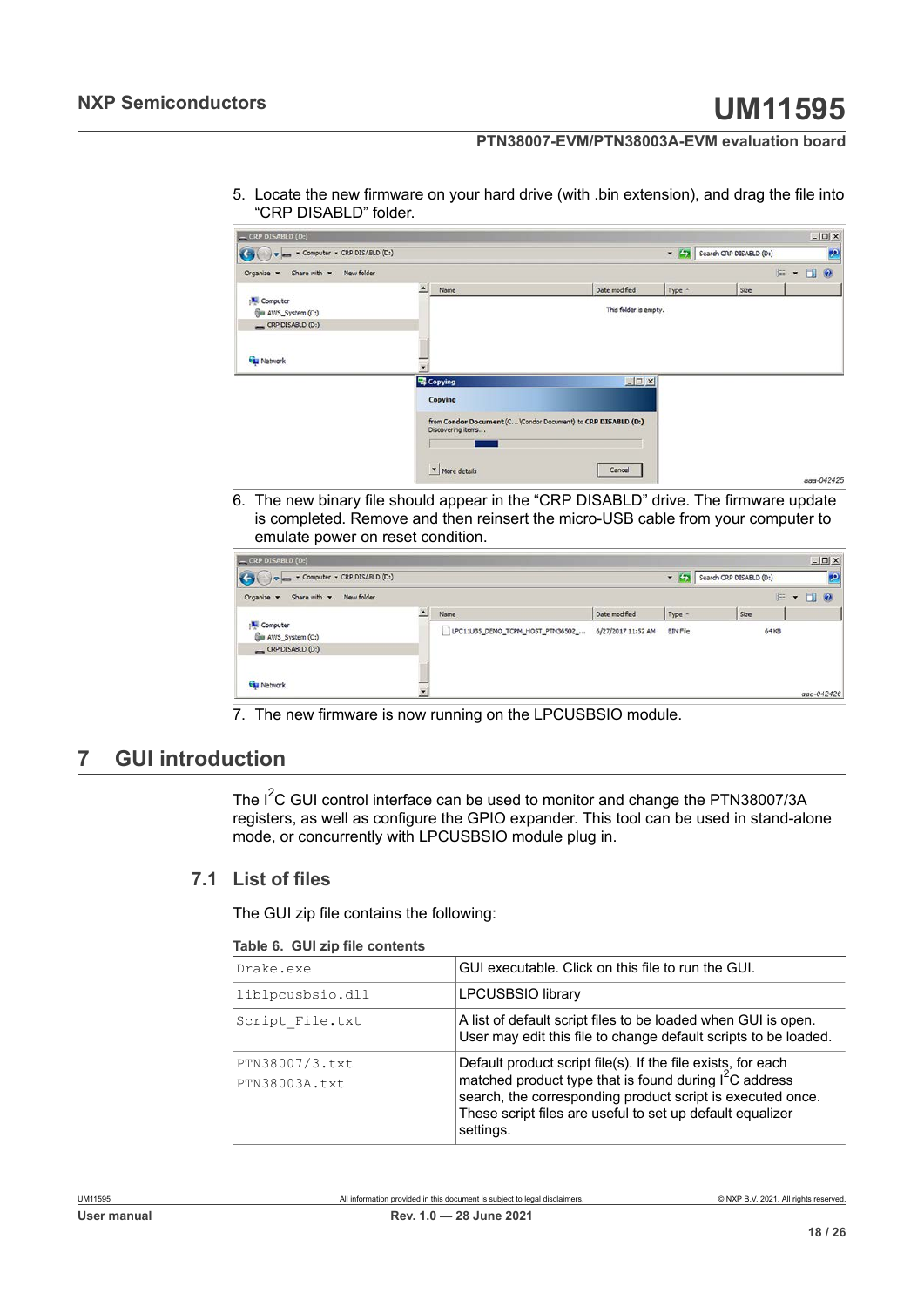| Table 6. GUI zip file contentscontinued |  |
|-----------------------------------------|--|
|-----------------------------------------|--|

| P2R DFP USB 2DP<br>Normal.txt<br>P2R DFP USB 2DP<br>Reversed.txt<br>P2R_DFP_4DP_Normal.txt<br>P2R_DFP_4DP Reversed.txt<br>P2R DFP TBT Normal.txt<br>P2R DFP TBT Reversed.txt<br>P2R_DFP_USB4_Normal.txt<br>P2R DFP USB4 Reversed.txt | Script files for PTN38007/3/PTN38003A DFP Board<br>P2R DFP TBT Normal/Reversed.txt and P2R DFP USB4<br>Normal/Reversed.txt are only applicable to PTN38007/3 |
|--------------------------------------------------------------------------------------------------------------------------------------------------------------------------------------------------------------------------------------|--------------------------------------------------------------------------------------------------------------------------------------------------------------|
| P2R UFP USB 2DP<br>Normal.txt<br>P2R UFP USB 2DP<br>Reversed.txt<br>P2R UFP 4DP Normal.txt<br>P2R UFP 4DP Reversed.txt<br>P2R_UFP_TBT_Normal.txt<br>P2R UFP TBT Reversed.txt<br>P2R_UFP_USB4_Normal.txt<br>P2R UFP USB4 Reversed.txt | Script files for PTN38007/3/PTN38003A UFP Board<br>P2R UFP TBT Normal/Reversed.txt and P2R UFP USB4<br>Normal/Reversed.txt are only applicable to PTN38007/3 |

#### **7.1.1 Editing Script\_File.txt**

<span id="page-18-0"></span>The Script\_File.txt can be edited to load up to eight script files in the GUI. The list in the GUI is refreshed when the GUI is first executed, or when **I2C Reset** is clicked. Note that the following rules should be applied when editing the file:

- **•** One entry per line.
- **•** A blank line is counted as an entry without any file name loaded.
- **•** Only the first eight lines/entries will be loaded; entries after line eight are discarded.
- **•** When populating entries, it is the user's responsibility to check if these script file entries exist in the current directory. The GUI checks if the entry is valid when clicking the script file name.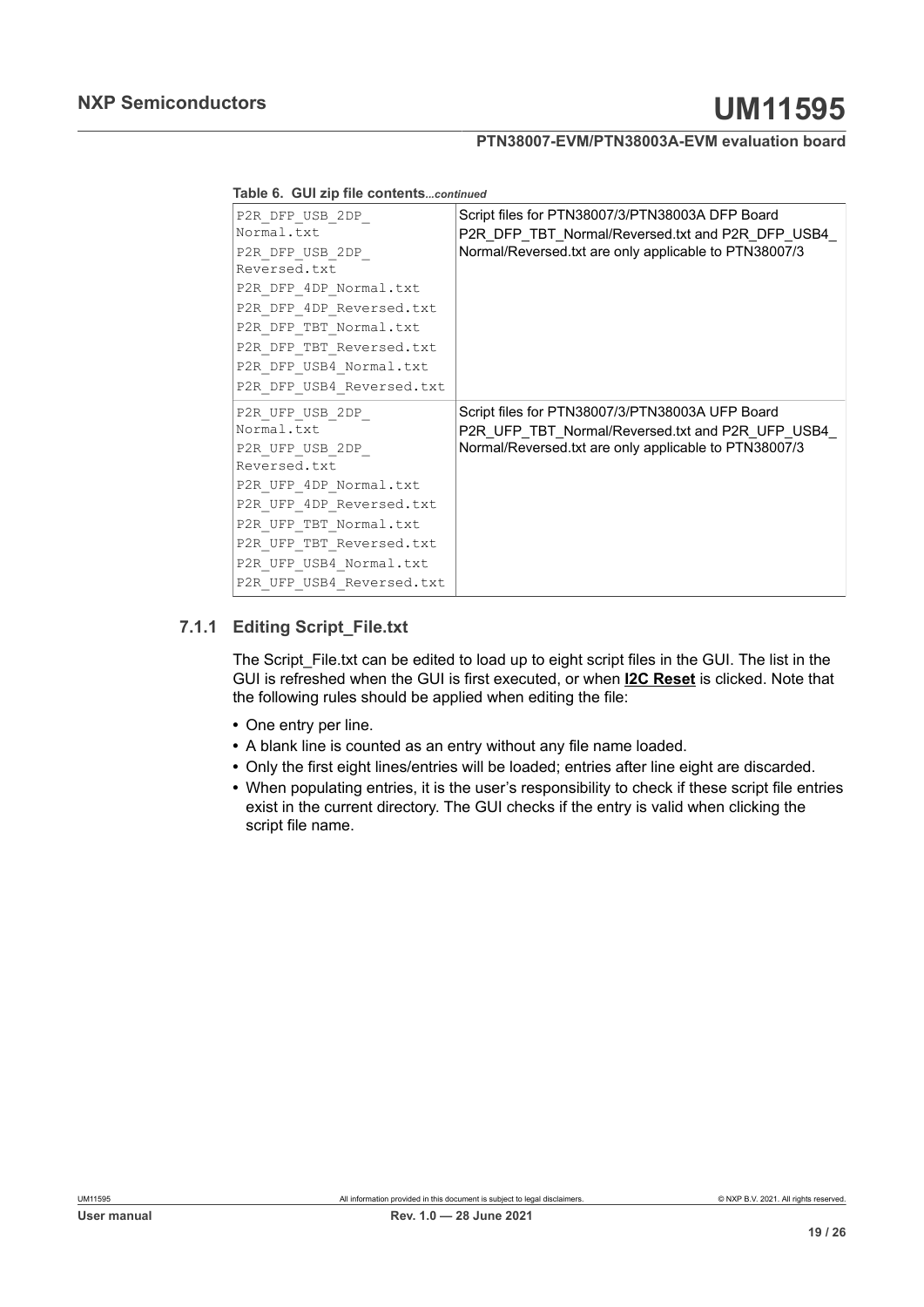# **NXP Semiconductors UM11595**

### **PTN38007-EVM/PTN38003A-EVM evaluation board**

# **7.2 GUI fields**

<span id="page-19-2"></span><span id="page-19-1"></span>

| Debug Interface Controls                                | Device Part#<br><b>PTN38007</b>                               | Ci Enable 12C Contro | Register Information                                                               |                         | Flat Gain Ctrl (Reg 0x03) |                                           | Mode Ctrl (Reg Ox04)                    |                  |
|---------------------------------------------------------|---------------------------------------------------------------|----------------------|------------------------------------------------------------------------------------|-------------------------|---------------------------|-------------------------------------------|-----------------------------------------|------------------|
| Connect<br>Clock Freq.<br>$1.400 \, \text{K}$           | E-PTN38007                                                    |                      | Address                                                                            | $0x00 - 0$ hip I $\sim$ | CH 8 RX [5]               | $0. + 0.7$ dB<br>ŵ                        | Auto Orient En                          | 1: Enable        |
| <b>Disconnect</b><br>Software Info                      | (ii) Chip Information                                         |                      | Value (Hex)<br>0x09                                                                |                         | CH_D RX [4]               | 0.40768<br>ä,                             | <b>Auto Orient Done</b>                 | 0: Not Done      |
| <b>I2C Reset</b>                                        | <b>Control Registers</b><br>0x03 - Flat Gain Control          |                      |                                                                                    |                         | CH_B TX [3]               | $0: +0.7dB$<br>$\sim$                     | DFP/UFP                                 | O: DFP           |
| LPCUSBSID 12C Connected                                 | 0x04 - Mode Control                                           |                      | Polling                                                                            | Refresh                 | CH_A TX [2]               | 0.40.768                                  | Orientation                             | 0: Normal        |
| Device Address<br>0x30 P2R DFP U                        | - 0x05 - Device Control<br>El-DisplayPort Controls            |                      | Read                                                                               | Write                   | CH CTX (1)                | 0.407dB<br>ü                              | <b>AUX Polarity</b>                     | 0: Normal        |
| Script Executed                                         | OxO6 - DisplayPort Link Control                               |                      |                                                                                    |                         | CH D TX (0)               | $0: +0.7dB$                               | Operating Mode                          | 1 (Single USB3)  |
| Loop Script                                             | 0x07 - MLO EQ Gain LCTLI2:11<br>Ov08 - MID OS Linearity (CTLR |                      | Device Ctrl (Reg 0x05)                                                             |                         |                           | DisplayPort Link Ctrl (Reg 0x06)          | USB LOS Detector (Reg DxOf)             |                  |
| P2R DFP USB 2DP Reve<br>P2R_DFP_USB_2DP_Norn            | GPIO Expander Control   C Enable GPIO Expander                |                      | LT Bypass [5]                                                                      | 0: Decode               |                           |                                           | LFPS Det (U2/U3) [7]                    | 0: Enable        |
| P2R DFP_4DP_Normal.tx<br>P2R DFP 4DP Reversed.          | Update Mux Control According To Chip Operating M              |                      | <b>Disconnect</b>                                                                  | 5:1ms<br>- 6            | DP D3 PS Mode (4)         |                                           | LOS Det (6)                             | 0: Enable        |
| P2R_DFP_TBT_Normal.tx<br>P2R DFP TBT Reversed.          |                                                               |                      | AUX/LS MUX [1] 0: Separat v                                                        |                         | DP Lane                   | 0:0 Lane                                  | DS Threshold                            | $0.45$ mV        |
|                                                         | Mux Mode                                                      | CC Orientation       | Soft Reset [0]                                                                     |                         | DP Link                   | $0.1.62$ Gbps $II \sim$                   | U2/U3/Comp (3:2)                        | 0: Active        |
| P2R DFP USB4 Normal.t<br>P2R DFP USB4 Reverser          | O (Safe State ~                                               | 0: Normal v          |                                                                                    |                         |                           |                                           | <b>US Threshold</b>                     | $0:45$ mV        |
| Clear Messages                                          |                                                               |                      | RX Equalizer<br>TX Output Swing                                                    | $d: 8.6/10.2$ dB        |                           | $d: 8.6/10.2$ dB<br>$\sim$                | $d: 8.6/10.2$ dB<br>$\sim$              | $d: 8.6/10.2$ dB |
| R(30)   00 01 02 03 04 05 06 07 08 09 08 0b 0c 0d 0e 0f |                                                               |                      |                                                                                    | $1:650m$ Vood           |                           | 1:650mVppd                                | 1:650mVppd                              | 1:650mVppd       |
| 0x0001 09 a0 00 00 81 14 00 0d 01 0d 01 0d 01 0d 01 00  |                                                               |                      | Sync USB3 Channel Settings                                                         |                         |                           |                                           |                                         |                  |
| 0x010; 0d 01 0d 01 00 1d 01 1d 01                       |                                                               |                      | USB3 Channel Controls US (Reg 0x12/0x11) DS (Reg 0x10/0x13)<br><b>RX Equalizer</b> | $d: 10.4/12.1$ dB       |                           |                                           | ThunderBolt Link Ctrl (Reg 0x14)        |                  |
| Read GPIO(1X1 => Oxf4                                   |                                                               |                      | TX Output Swing                                                                    | 1:650mVood              |                           | $d: 10.4/12.1$ dB<br>$\sim$<br>1:650mVood | Subordinate Lane Status 0: Low Power    |                  |
| ********************                                    |                                                               |                      |                                                                                    |                         |                           | $\ddot{\phantom{1}}$                      | <b>Primary Lane Status</b>              | 0: Low Power     |
| *** Devices Init Done ***<br>                           |                                                               |                      | Sync ThunderBolt Channel Setting                                                   |                         |                           |                                           |                                         |                  |
| Read Reg[Ox00]X1                                        |                                                               |                      | TBT Channel Controls US (Reg 0x17/0x16) DS (Reg 0x15/0x18)                         |                         |                           |                                           | Ch B Status (4)                         | 0: Low Power     |
| R(30)   00 01 02 03 04 05 06 07 08 09 0a 0b 0c 0d 0e 0f |                                                               |                      | LPS using LoS                                                                      | 0: Enable into CL' ~    |                           |                                           | Ch A Status (3)                         | 0:10w Power      |
|                                                         |                                                               |                      | LOS Det TO [5:4]                                                                   | $1:300$ ms.             | $\sim$                    | $1:300$ ms.<br>w                          | Ch C Status [2]                         | 0: Low Power     |
|                                                         |                                                               |                      | <b>RX Equalizer</b>                                                                | $d$ : 18.4/20.0 dB      |                           | $d: 18.4/20.0$ dB<br>×.                   | Ch D Status [1]<br><b>TBT Link Rate</b> | 0: Low Power     |
| 0x0001 09                                               |                                                               |                      | <b>TX Output Swing</b>                                                             |                         |                           |                                           |                                         |                  |

<span id="page-19-3"></span>**Figure 17. GUI fields**

### **7.2.1 Interface**

<span id="page-19-0"></span>**Table 7. Interface**

| 1991 - 1111 - 1110 - 1110 - 1110 - 1110 - 1110 - 1110 - 1110 - 1110 - 1110 - 1110 - 1110 - 1110 - 11 |                                                                                                                                                                                                                                                                 |
|------------------------------------------------------------------------------------------------------|-----------------------------------------------------------------------------------------------------------------------------------------------------------------------------------------------------------------------------------------------------------------|
| Connect /<br><b>Disconnect</b>                                                                       | When the LPCUSBSIO module is disconnected from the PC (in the event<br>of power cycle the evaluation board, or remove USB2 cable from the<br>module), user should first click on <b>Disconnect</b> then <b>Connect</b> to reinitialize<br>the LPCUSBSIO module. |
| <b>I2C Reset</b>                                                                                     | When clicked, all possible $I^2C$ addresses in this product family are<br>rescanned, evaluation board type is determined, the default product script<br>(if present) is executed, and respective register values are updated on the<br>screen.                  |
| <b>Clock Freg</b>                                                                                    | I <sup>2</sup> C-bus interface clock frequency. Default is set to 400 kHz. The interface<br>frequency can be changed by the user at any time, as long as the clock<br>speed is supported.                                                                       |
| <b>Device Address</b>                                                                                | This field shows the evaluation board type and/or a list of product $I^2C$<br>addresses found in the current setup.<br>• 0x30 P2R DFP $ 1^2$ C Address = 0x30<br>• 0x33 P2R UFP $- I^2C$ Address = 0x33                                                         |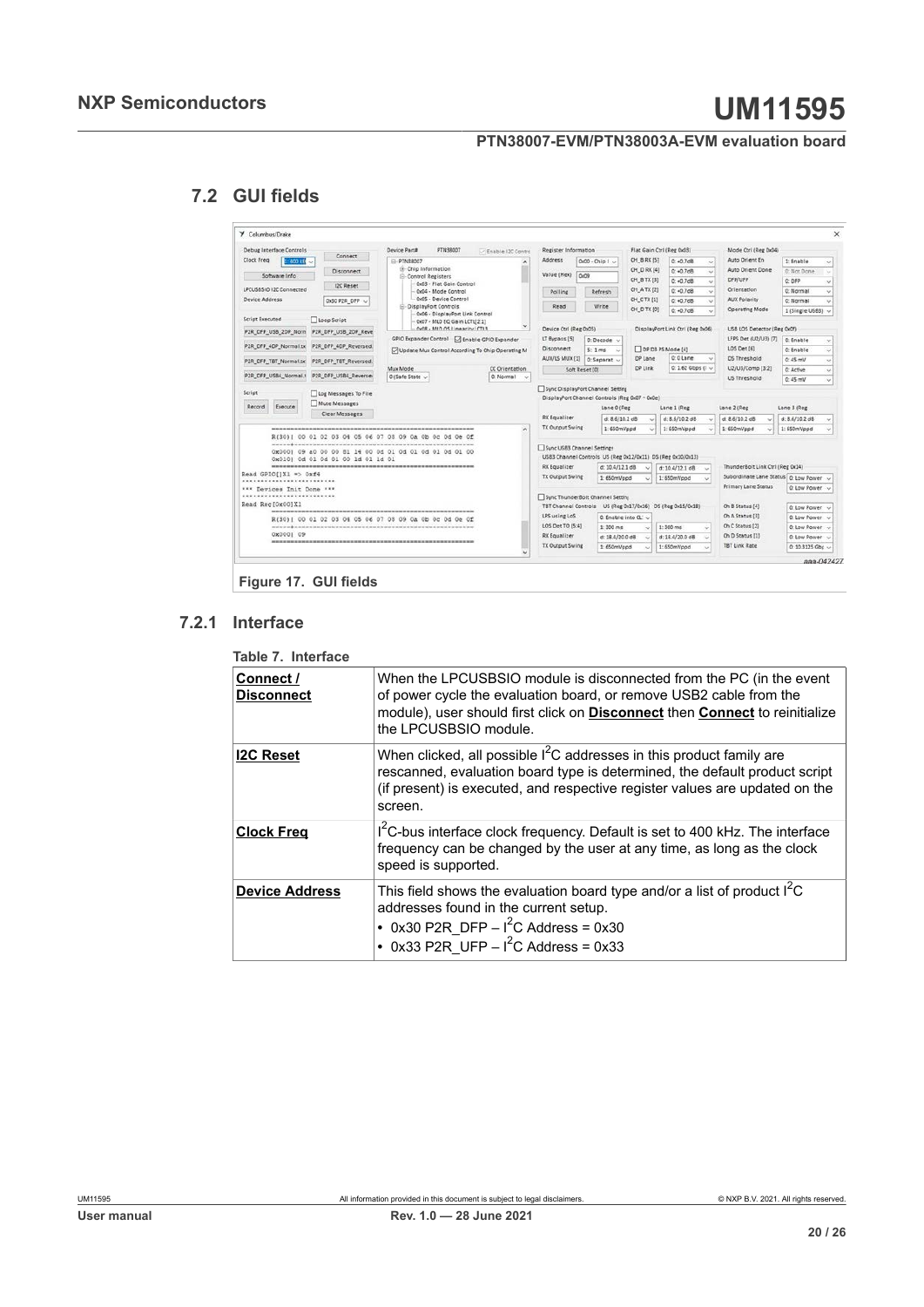#### **7.2.2 Script files**

<span id="page-20-3"></span><span id="page-20-0"></span>**Table 8. Script files** 

| List of eight script | The default scripts are populated in the following order:                                                                                                                                                                           |  |  |  |  |
|----------------------|-------------------------------------------------------------------------------------------------------------------------------------------------------------------------------------------------------------------------------------|--|--|--|--|
| files                | <u>Script #1 Script #2</u>                                                                                                                                                                                                          |  |  |  |  |
|                      | <u>Script #3 Script #3</u>                                                                                                                                                                                                          |  |  |  |  |
|                      | Script #5 Script #6                                                                                                                                                                                                                 |  |  |  |  |
|                      | Script #7 Script #8                                                                                                                                                                                                                 |  |  |  |  |
|                      | <b>Script Executed</b><br>Loop Script                                                                                                                                                                                               |  |  |  |  |
|                      | P2R 1 USB_2DP_Norn P2R 2 USB_2DP_Reve                                                                                                                                                                                               |  |  |  |  |
|                      | P2R 3 4DP Normal.tx P2R 4 4DP Reversed.                                                                                                                                                                                             |  |  |  |  |
|                      |                                                                                                                                                                                                                                     |  |  |  |  |
|                      | P2R 7 USB4_Normal.1 P2R 8 USB4_Reverser                                                                                                                                                                                             |  |  |  |  |
| <b>Loop Script</b>   | When checked, scripts are executed in the order of #1, #2, #3, #4, #5,<br>#6, #7, #8, and going back to #1. If a certain script file entry is empty, that<br>entry is skipped.<br>Script execution is stopped when it is unchecked. |  |  |  |  |
| <b>Execute</b>       | Click on this to load a script that is not on the current populated fields. New<br>script file name is also populated in the order of #1, #2, #3, #4, #5, #6, #7,<br>#8 and going back to #1 again.                                 |  |  |  |  |
| Record               | It is possible to record current $I^2C$ register reads/writes into a script file.                                                                                                                                                   |  |  |  |  |

#### **7.2.3 Messages**

<span id="page-20-4"></span><span id="page-20-1"></span>

| <u>. asiv of moodagoo</u>             |                                                                                                                                                                                                                                                   |
|---------------------------------------|---------------------------------------------------------------------------------------------------------------------------------------------------------------------------------------------------------------------------------------------------|
| <b>Log Messages To</b><br><b>File</b> | When checked, a log file with current date/time stamp is created. All<br>messages will be logged in the file.<br>Uncheck this to cancel file logging function.                                                                                    |
| <b>Mute Messages</b>                  | When checked, most $I^2C$ read/write messages are not displayed in the<br>message window (I <sup>2</sup> C read/write errors are always displayed, and can't be<br>turned off). This reduces the time gap between $1^2C$ read/write transactions. |
| <b>Clear Messages</b>                 | Clear messages in the message window.                                                                                                                                                                                                             |
| <b>Message Window</b>                 |                                                                                                                                                                                                                                                   |

#### **7.2.4 Register information**

<span id="page-20-5"></span><span id="page-20-2"></span>**Table 10. Register information**

| <b>Address</b> | The field indicates the register address to be accessed. User can either<br>select the value from the pull down menu, or click on a register address<br>under the register tree.                        |
|----------------|---------------------------------------------------------------------------------------------------------------------------------------------------------------------------------------------------------|
| Value (Hex)    | Register value read out or to be written from/to the register address above.                                                                                                                            |
| Read           | Perform a read operation from register address above. Read out value is<br>populated in the <b>Value (Hex)</b> box.                                                                                     |
| Write          | Perform a write operation to register address above. Value to be written is<br>loaded from the Value (Hex) box.                                                                                         |
| <b>Polling</b> | When clicked, a repetitive read operation is performed from register<br>address above. Read out value is populated in the <b>Value (Hex)</b> box. Click<br>again to stop the repetitive read operation. |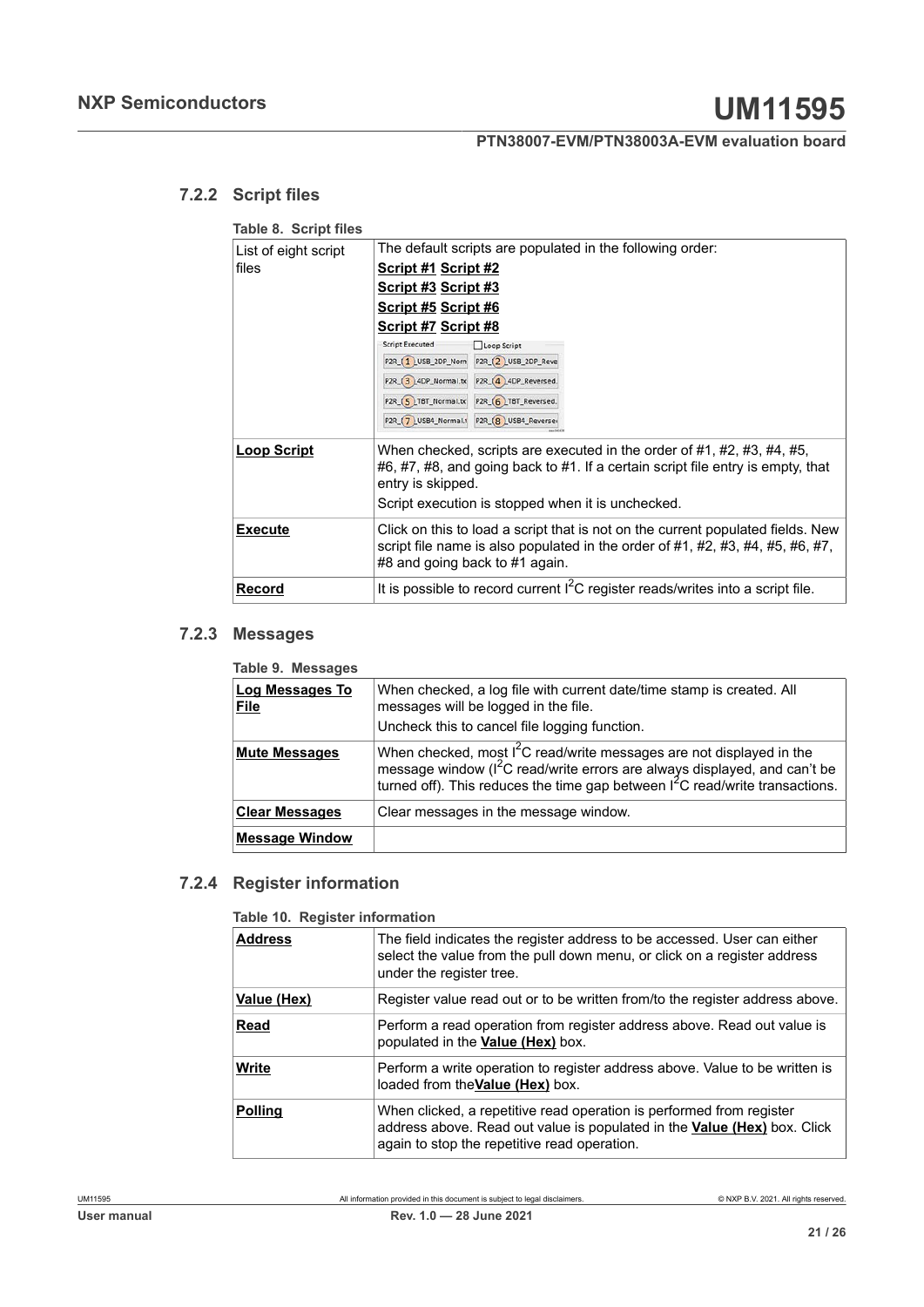#### **Table 10. Register information***...continued*

| Refresh | When clicked, a repetitive read operation is performed across all registers. |
|---------|------------------------------------------------------------------------------|
|         | Read out values are populated in the GUI directly. Click again to stop the   |
|         | repetitive read operation.                                                   |

#### **7.2.5 GPIO expander control**

<span id="page-21-2"></span><span id="page-21-0"></span>**Table 11. GPIO expander control**

| <b>Enable GPIO</b><br><b>Expander</b>                                          | When checked, Mux Mode and CC Orientation controls are accessible by<br>user.                                                                                                                                                                                                                                                                                                                                                              |
|--------------------------------------------------------------------------------|--------------------------------------------------------------------------------------------------------------------------------------------------------------------------------------------------------------------------------------------------------------------------------------------------------------------------------------------------------------------------------------------------------------------------------------------|
| <b>Update Mux Control</b><br><b>According To Chip</b><br><b>Operating Mode</b> | When checked, Mux Mode and CC Orientation are updated to the same<br>value as device register 0x04 bit [2:0] (Operating Mode) and bit [4]<br>(Orientation) when the bit values are updated in the GUI. (When using<br>scripts to update device register 0x04, GPIO expander values are not<br>updated)                                                                                                                                     |
| <b>Mux Mode</b>                                                                | This controls the state of on-board SBU crossbar control<br>• 0 (Safe State) – SBU crossbar IOs are tri-stated<br>• 1 (USB Only) – SBU crossbar IOs are tri-stated<br>• 2 (USB + 2 Lane DP) - SBU crossbar IOs are selecting AUX signals<br>• 3 (4 Lane DP) - SBU crossbar IOs are selecting AUX signals<br>• 4 (TBT3) - SBU crossbar IOs are selecting LSTX/LSRX signals<br>• 5 (USB4) - SBU crossbar IOs are selecting LSTX/LSRX signals |
| <b>CC Orientation</b>                                                          | This controls the orientation of on-board SBU crossbar<br>$\bullet$ 0: Normal<br>• 1: Reversed                                                                                                                                                                                                                                                                                                                                             |

# <span id="page-21-3"></span>**7.3 PTN38007/3A register fields setup**

<span id="page-21-1"></span>

| Debug Interface Controls          |                       | Device Partit<br><b>PTN38007</b>                                                                                  | Ci Enable 12C Contro | Register Information                                 |                         |                                                                              | Flat Gain Ctrl (Reg 0x03)                                  | Mode Ctrl (Reg Ox04)                    |                   |        |
|-----------------------------------|-----------------------|-------------------------------------------------------------------------------------------------------------------|----------------------|------------------------------------------------------|-------------------------|------------------------------------------------------------------------------|------------------------------------------------------------|-----------------------------------------|-------------------|--------|
| Clock Freq<br>$1:400$ kH          | Connect               | EI-PTN38007                                                                                                       |                      | Address                                              | $0x00 - 0$ hip I $\sim$ | CH BRX (S)                                                                   | $0. + 0.7$ dB                                              | Auto Orient En<br>$\sim$                | 1: Enable         | ×.     |
| Software Info                     | <b>Disconnect</b>     | (ii) Chip Information<br><b>E-Control Registers</b>                                                               |                      | Value (Hex)                                          | 0x09                    | CH D RX [4]                                                                  | $0: +0.7dB$                                                | Auto Orient Done<br>×                   | 0: Not Done       |        |
|                                   | <b>I2C Reset</b>      | 0x03 - Flat Gain Control                                                                                          |                      |                                                      |                         | CH 8 TX [3]                                                                  | $0: +0.7dB$                                                | DFP/UFP<br>$\sim$                       | $0:$ DFP          |        |
| LPCUSBSIO I2C Connected           |                       | 0x04 - Mode Control                                                                                               |                      | Polling                                              | Refresh                 | CH A TX (2)                                                                  | 0.40.768                                                   | Orientation                             | 0: Normal         | ×.     |
| Device Address                    | 0x30 P2R DFP U        | OxOS - Device Control<br>El-DisplayPort Controls                                                                  |                      | Read                                                 | Write                   | CH CTX (1)                                                                   | $0: +0.7dB$                                                | <b>AUX Polarity</b>                     | 0: Normal         | ×      |
| Script Executed                   | Loop Script           | OxO6 - DisplayPort Link Control                                                                                   |                      |                                                      |                         | CH D TX (0)                                                                  | $0: +0.7dB$                                                | Operating Mode                          | 1 (Single USB3)   |        |
|                                   |                       | 0x07 - MLO EQ Gain LCTL[2:1]<br>Ov08 - MID OS Linearity LCTLR                                                     |                      | Device Ctrl (Reg 0x05)                               |                         |                                                                              | DisplayPort Link Ctrl (Reg 0x06)                           | USB LOS Detector (Reg DxDf)             |                   |        |
| P2R_DFP_USB_2DP_Norm              | P2R DFP USB 2DP Reve  | GPIO Expander Control   Enable GPIO Expander                                                                      |                      | LT Bypass [5]                                        | 0: Decode               |                                                                              |                                                            | LFPS Det (U2/U3) [7]                    | 0: Enable         |        |
| P2R_DFP_4DP_Normal.tx             | P2R DFP 4DP Reversed. | Update Mux Control According To Chip Operating M                                                                  |                      | <b>Disconnect</b>                                    | 5:1ms<br>-34            |                                                                              | OP D3 PS Mode (4)                                          | LOS Det (6)                             | 0: Enable         | ×.     |
| P2R_DFP_TBT_Normal.tx             | P2R DFP TBT Reversed. |                                                                                                                   |                      | AUX/LS MUX [1]                                       | 0: Separat              | DP Lane                                                                      | 0:0 Lane                                                   | D5 Threshold                            | $0:45$ mV         | $\sim$ |
|                                   |                       | Mux Mode                                                                                                          | CC Orientation       |                                                      | Soft Reset [0]          | DP Link                                                                      | $0.162$ Gbps $II \cup$                                     | U2/U3/Comp (3:2)                        | 0: Active         | w      |
| P2R DFP USB4 Normal.t             | P2R DFP USB4 Reverse  | O (Safe State v                                                                                                   | 0: Normal v          |                                                      |                         |                                                                              |                                                            | <b>US Threshold</b>                     | $0.45 \text{ mV}$ | ×      |
| 0x010; 0d 01 0d 01 00 1d 01 1d 01 |                       | R(30)   00 01 02 03 04 05 06 07 08 09 08 0b 0c 0d 0e 0f<br>0x0001 09 a0 00 00 81 14 00 0d 01 0d 01 0d 01 0d 01 00 |                      | <b>TX Output Swing</b><br>Sync USB3 Channel Settings |                         | $1:650m$ Vopd<br>USB3 Channel Controls US (Reg 0x12/0x11) DS (Reg 0x10/0x13) | $1:650m$ Vood                                              | 1:650mVppd<br>×                         | 1:650mVppd        |        |
|                                   |                       |                                                                                                                   |                      | <b>RX Equalizer</b>                                  |                         | $d$ : 10.4/12.1 $d$ 8                                                        | $d: 10.4/12.1$ dB                                          | ThunderBolt Link Ctrl (Reg 0x14)        |                   |        |
| Read GPIO(1X1 => Oxf4<br>         |                       |                                                                                                                   |                      | TX Output Swing                                      | 1:650mVood              |                                                                              | 1:650mVood                                                 | Subordinate Lane Status 0: Low Power    |                   |        |
| *** Devices Init Done ***         |                       |                                                                                                                   |                      |                                                      |                         |                                                                              |                                                            | <b>Primary Lane Status</b>              | 0: Low Power      |        |
|                                   |                       |                                                                                                                   |                      | Sync ThunderBolt Channel Setting                     |                         |                                                                              |                                                            |                                         |                   |        |
| Read Reg[Ox00]X1                  |                       |                                                                                                                   |                      |                                                      |                         |                                                                              | TBT Channel Controls US (Reg 0x17/0x16) DS (Reg 0x15/0x18) | Ch B Status (4)                         | O'Low Power       |        |
|                                   |                       | R(30)   00 01 02 03 04 05 06 07 08 09 0a 0b 0c 0d 0e 0f                                                           |                      | LPS using LoS                                        |                         | 0: Enable into CL' ~                                                         |                                                            | Ch A Status (3)                         | 0: Low Power      |        |
| 0x0001 09                         |                       |                                                                                                                   |                      | LOS Det TO [5:4]                                     | $1:300$ ms.             |                                                                              | $1:300$ ms.                                                | Ch C Status [2]                         | 0: Low Power      |        |
|                                   |                       |                                                                                                                   |                      | <b>RX Equalizer</b><br><b>TX Output Swing</b>        |                         | $d$ : 18.4/20.0 dB                                                           | $d: 18.4/20.0$ dB                                          | Ch D Status [1]<br><b>TBT Link Rate</b> | 0: Low Power      |        |
|                                   |                       |                                                                                                                   |                      |                                                      | 1:650mVppd              |                                                                              | 1:650mVppd                                                 |                                         | 0:10.3125 Gbc ~   |        |
|                                   |                       |                                                                                                                   |                      |                                                      |                         |                                                                              |                                                            |                                         |                   |        |

# <span id="page-21-4"></span>**7.3.1 Suggested Scrpt\_File.txt content**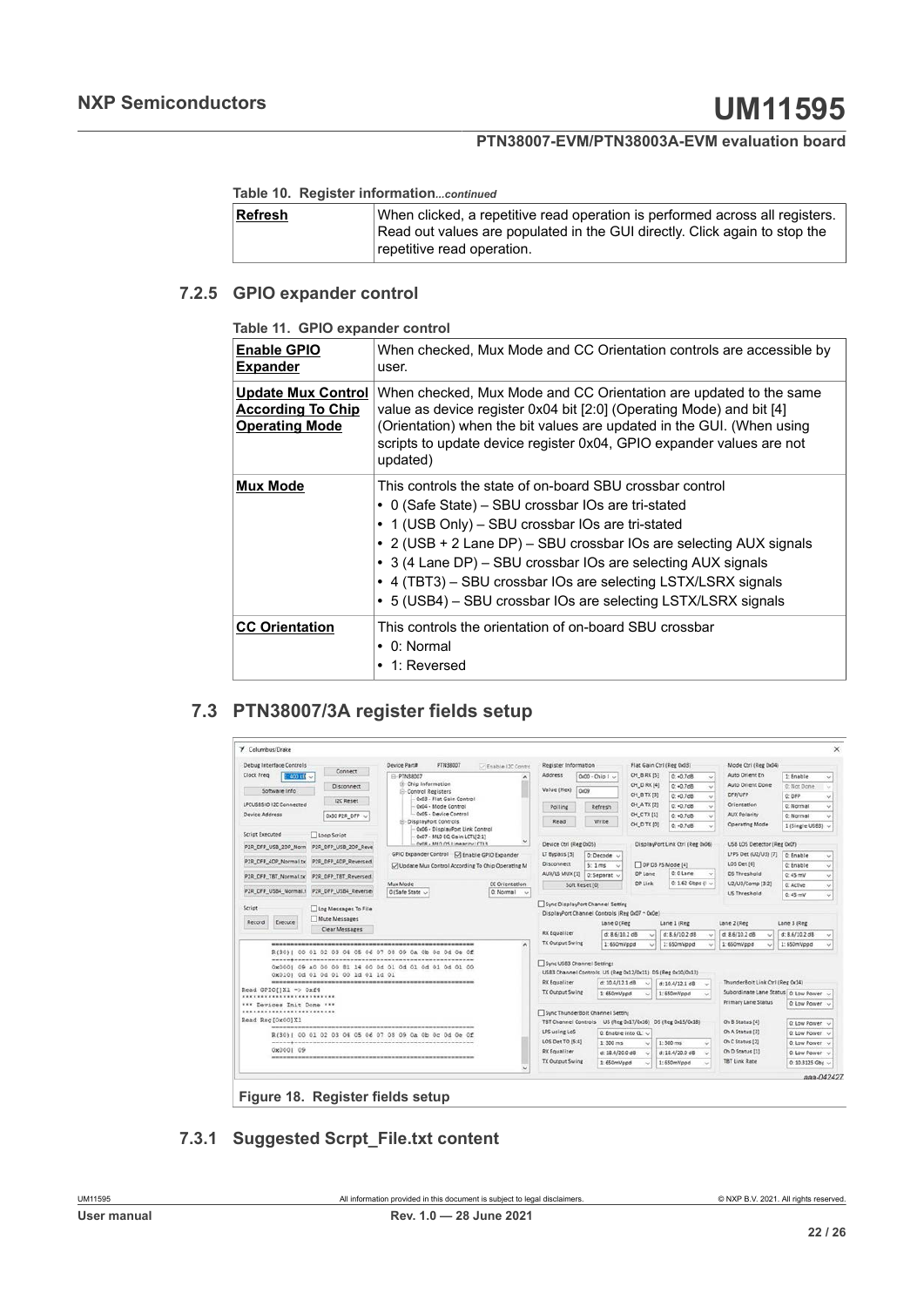#### **7.3.1.1 DFP board**

#### <span id="page-22-2"></span><span id="page-22-0"></span>**Table 12. DFP board**

| P2R DFP USB 2DP Normal.txt | P2R DFP USB 2DP Reversed.txt |
|----------------------------|------------------------------|
| P2R DFP 4DP Normal.txt     | P2R DFP 4DP Reversed.txt     |
| P2R DFP TBT Normal.txt     | P2R DFP TBT Reversed.txt     |
| P2R DFP USB4 Normal.txt    | P2R DFP USB4 Reversed.txt    |

#### **7.3.1.2 UFP board**

#### <span id="page-22-3"></span><span id="page-22-1"></span>**Table 13. UFP board**

| P2R UFP USB 2DP Normal.txt | P2R UFP USB 2DP Reversed.txt |
|----------------------------|------------------------------|
| P2R UFP 4DP Normal.txt     | P2R UFP 4DP Reversed.txt     |
| P2R UFP TBT Normal.txt     | P2R UFP TBT Reversed.txt     |
| P2R UFP USB4 Normal.txt    | P2R UFP USB4 Reversed.txt    |

#### **7.4 Other controls**

#### <span id="page-22-4"></span>**Sync DisplayPort Channel Settings**

#### **Sync USB3 Channel Settings**

#### **Sync ThunderBolt Channel Settings**

When these options are checked, if one of the Lanes' EQ or OSL (Output Swing Level) settings are changed, the same values (both EQ and OSL) are applied to other lanes.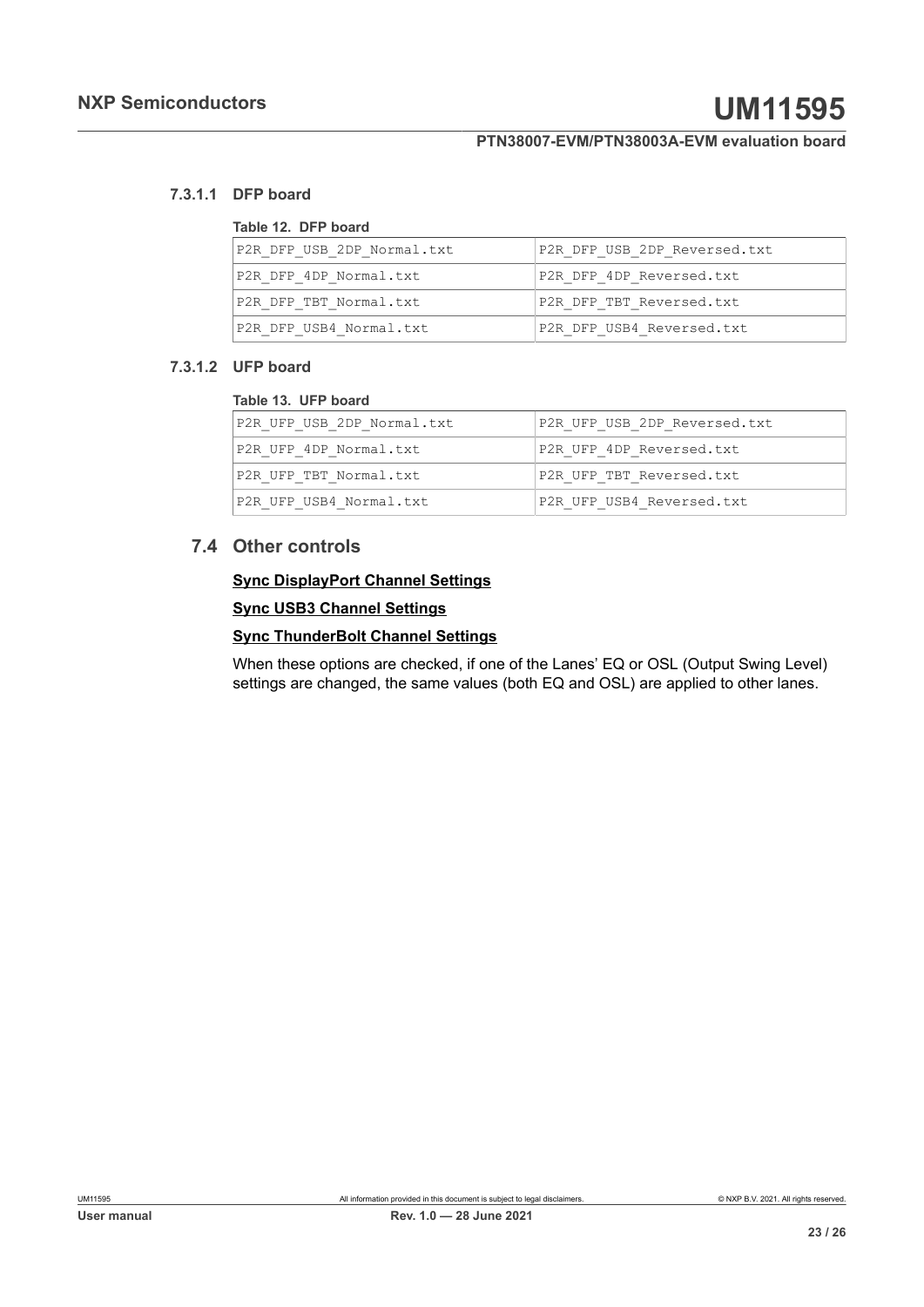# <span id="page-23-0"></span>**8 Legal information**

### **8.1 Definitions**

**Draft** — A draft status on a document indicates that the content is still under internal review and subject to formal approval, which may result in modifications or additions. NXP Semiconductors does not give any representations or warranties as to the accuracy or completeness of information included in a draft version of a document and shall have no liability for the consequences of use of such information.

#### **8.2 Disclaimers**

**Limited warranty and liability** — Information in this document is believed to be accurate and reliable. However, NXP Semiconductors does not give any representations or warranties, expressed or implied, as to the accuracy or completeness of such information and shall have no liability for the consequences of use of such information. NXP Semiconductors takes no responsibility for the content in this document if provided by an information source outside of NXP Semiconductors. In no event shall NXP Semiconductors be liable for any indirect, incidental, punitive, special or consequential damages (including - without limitation - lost profits, lost savings, business interruption, costs related to the removal or replacement of any products or rework charges) whether or not such damages are based on tort (including negligence), warranty, breach of contract or any other legal theory. Notwithstanding any damages that customer might incur for any reason whatsoever, NXP Semiconductors' aggregate and cumulative liability towards customer for the products described herein shall be limited in accordance with the Terms and conditions of commercial sale of NXP Semiconductors.

**Right to make changes** — NXP Semiconductors reserves the right to make changes to information published in this document, including without limitation specifications and product descriptions, at any time and without notice. This document supersedes and replaces all information supplied prior to the publication hereof.

**Suitability for use** — NXP Semiconductors products are not designed, authorized or warranted to be suitable for use in life support, life-critical or safety-critical systems or equipment, nor in applications where failure or malfunction of an NXP Semiconductors product can reasonably be expected to result in personal injury, death or severe property or environmental damage. NXP Semiconductors and its suppliers accept no liability for inclusion and/or use of NXP Semiconductors products in such equipment or applications and therefore such inclusion and/or use is at the customer's own risk.

**Applications** — Applications that are described herein for any of these products are for illustrative purposes only. NXP Semiconductors makes no representation or warranty that such applications will be suitable for the specified use without further testing or modification. Customers are responsible for the design and operation of their applications and products using NXP Semiconductors products, and NXP Semiconductors accepts no liability for any assistance with applications or customer product design. It is customer's sole responsibility to determine whether the NXP Semiconductors product is suitable and fit for the customer's applications and products planned, as well as for the planned application and use of customer's third party customer(s). Customers should provide appropriate design and operating safeguards to minimize the risks associated with their applications and products. NXP Semiconductors does not accept any liability related to any default, damage, costs or problem which is based on any weakness or default in the customer's applications or products, or

the application or use by customer's third party customer(s). Customer is responsible for doing all necessary testing for the customer's applications and products using NXP Semiconductors products in order to avoid a default of the applications and the products or of the application or use by customer's third party customer(s). NXP does not accept any liability in this respect.

**Export control** — This document as well as the item(s) described herein may be subject to export control regulations. Export might require a prior authorization from competent authorities.

**Evaluation products** — This product is provided on an "as is" and "with all faults" basis for evaluation purposes only. NXP Semiconductors, its affiliates and their suppliers expressly disclaim all warranties, whether express, implied or statutory, including but not limited to the implied warranties of non-infringement, merchantability and fitness for a particular purpose. The entire risk as to the quality, or arising out of the use or performance, of this product remains with customer. In no event shall NXP Semiconductors, its affiliates or their suppliers be liable to customer for any special, indirect, consequential, punitive or incidental damages (including without limitation damages for loss of business, business interruption, loss of use, loss of data or information, and the like) arising out the use of or inability to use the product, whether or not based on tort (including negligence), strict liability, breach of contract, breach of warranty or any other theory, even if advised of the possibility of such damages. Notwithstanding any damages that customer might incur for any reason whatsoever (including without limitation, all damages referenced above and all direct or general damages), the entire liability of NXP Semiconductors, its affiliates and their suppliers and customer's exclusive remedy for all of the foregoing shall be limited to actual damages incurred by customer based on reasonable reliance up to the greater of the amount actually paid by customer for the product or five dollars (US\$5.00). The foregoing limitations, exclusions and disclaimers shall apply to the maximum extent permitted by applicable law, even if any remedy fails of its essential purpose.

**Translations** — A non-English (translated) version of a document is for reference only. The English version shall prevail in case of any discrepancy between the translated and English versions.

**Security** — Customer understands that all NXP products may be subject to unidentified or documented vulnerabilities. Customer is responsible for the design and operation of its applications and products throughout their lifecycles to reduce the effect of these vulnerabilities on customer's applications and products. Customer's responsibility also extends to other open and/or proprietary technologies supported by NXP products for use in customer's applications. NXP accepts no liability for any vulnerability. Customer should regularly check security updates from NXP and follow up appropriately. Customer shall select products with security features that best meet rules, regulations, and standards of the intended application and make the ultimate design decisions regarding its products and is solely responsible for compliance with all legal, regulatory, and security related requirements concerning its products, regardless of any information or support that may be provided by NXP. NXP has a Product Security Incident Response Team (PSIRT) (reachable at PSIRT@nxp.com) that manages the investigation, reporting, and solution release to security vulnerabilities of NXP products.

# **8.3 Trademarks**

Notice: All referenced brands, product names, service names and trademarks are the property of their respective owners.

**NXP** — wordmark and logo are trademarks of NXP B.V.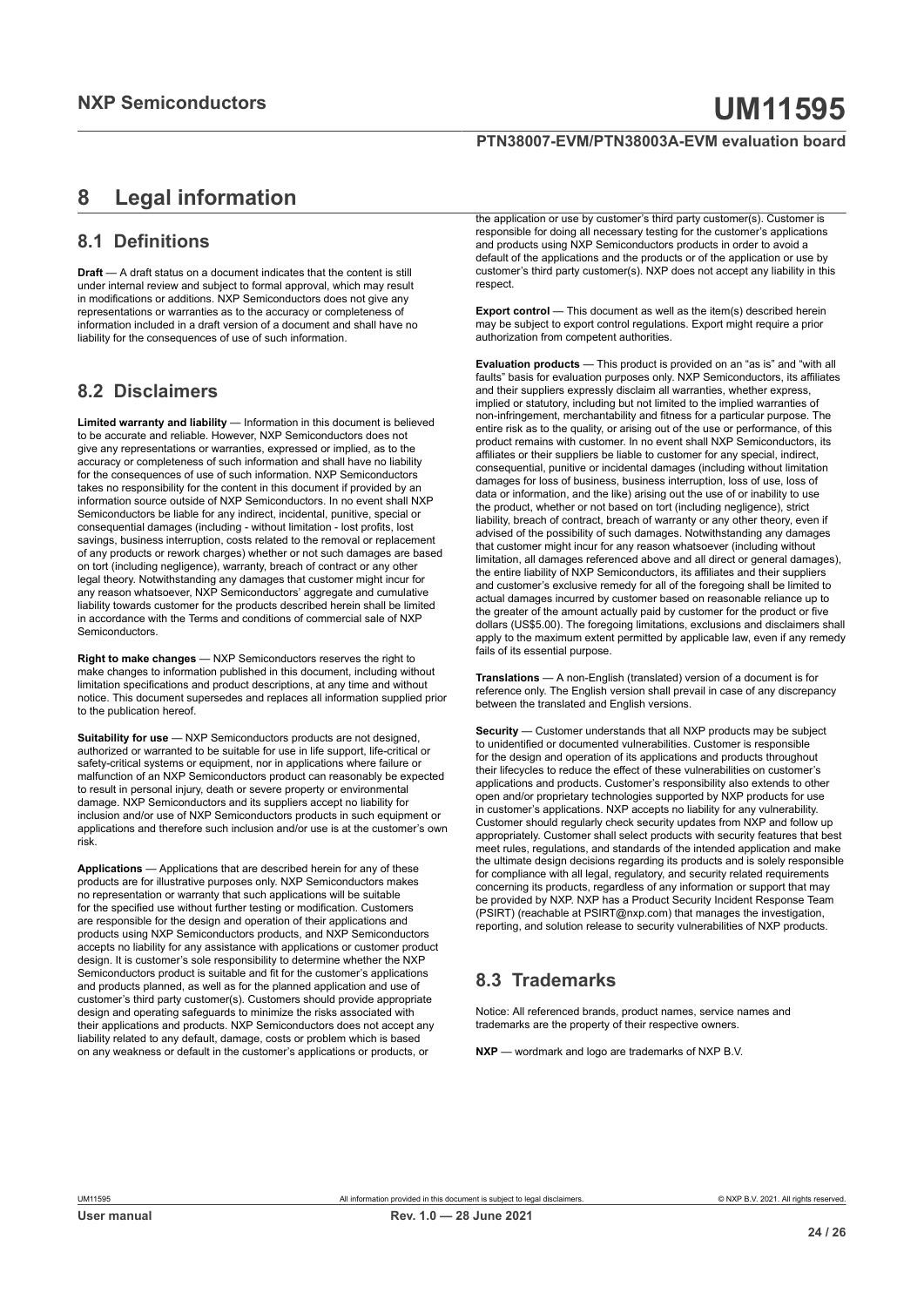# **NXP Semiconductors UM11595**

### **PTN38007-EVM/PTN38003A-EVM evaluation board**

# **Tables**

| Tab. 1. Control signal assignment for GPIO |  |
|--------------------------------------------|--|
|                                            |  |
|                                            |  |
|                                            |  |
|                                            |  |
|                                            |  |
|                                            |  |

# **Figures**

| PTN38007/3A-EVM evaluation board front |                                    |
|----------------------------------------|------------------------------------|
|                                        |                                    |
| PTN38007/3A-EVM evaluation board back  |                                    |
|                                        |                                    |
| Schematic of Type-C connector and      |                                    |
|                                        |                                    |
|                                        |                                    |
| Schematic of Type-C Connector and      |                                    |
|                                        |                                    |
|                                        |                                    |
|                                        |                                    |
|                                        | Schematic of low-speed switches  9 |

| Fig. 9.  |                                          |  |
|----------|------------------------------------------|--|
| Fig. 10. |                                          |  |
| Fig. 11. |                                          |  |
| Fig. 12. | Schematic of 1.8 V and 3.3 V power       |  |
|          |                                          |  |
| Fig. 13. |                                          |  |
| Fig. 14. |                                          |  |
| Fig. 15. |                                          |  |
| Fig. 16. | Connection of PTN38007/3A-EVM            |  |
|          | evaluation board and LPCUSBSIO module 16 |  |
| Fig. 17. |                                          |  |
| Fig. 18. |                                          |  |
|          |                                          |  |